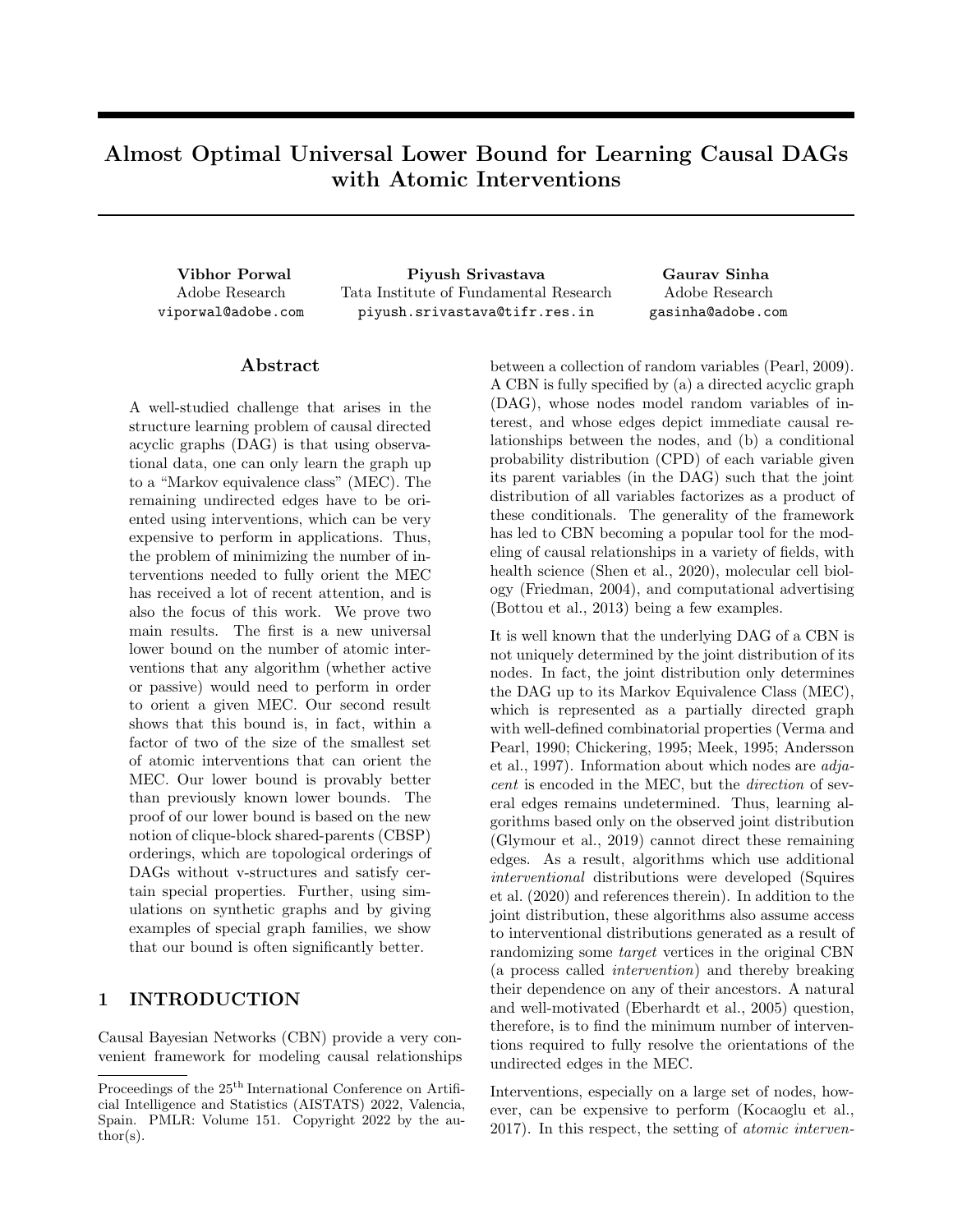tions, where each intervention is on a single node, is already very interesting and finding the smallest number of atomic interventions that can orient the MEC is well studied (Squires et al., 2020). A long line of work, including those cited above, has considered in various settings the problem of designing methods for finding the smallest set of atomic interventions that would fully orient all edges of a given MEC. An important distinction between such methods is whether they are active (He and Geng, 2008), i.e., where the directions obtained via the current intervention are available before one decides which further interventions to perform; or passive, where all the interventions to be performed have to be specified beforehand. Methods can also differ in whether or not randomness is used in selecting the targets of the interventions. An important question, therefore, is to understand how many interventions must be performed by any given method to fully orient an MEC.

Universal Lower Bounds While several works have reported lower bounds (on minimum number of atomic interventions required to orient an MEC) in different settings, a very satisfying solution concept for such lower bounds, called universal lower bounds, was proposed by Squires et al. (2020). A universal lower bound of  $L$  atomic interventions for orienting a given MEC means that if a set of atomic interventions is of size less than L, then for every ground-truth DAG  $D$  in the MEC, the set  $S$  will fail to fully orient the MEC. Thus, a universal lower bound has two universality properties. First, the value of a universal lower bound depends only upon the MEC, and applies to every DAG in the MEC. Second, the lower bound applies to every set of interventions that would fully orient the MEC, without regards to the method by which the intervention set was produced.

In this work, we address the problem of obtaining tight universal lower bounds. The goal is to find a universal lower bound such that for any DAG D in the MEC, the smallest set of atomic interventions that can orient the MEC into  $D$  has size bounded above by a constant factor of the universal lower bound. Similar to Squires et al. (2020), we work in the setting of causally sufficient models, i.e. there are no hidden confounders, selection bias or feedback. To the best of our knowledge, this is the first work that addresses the problem of tight (up to a constant factor) universal lower bounds. We note that the best known universal lower bounds (Squires et al., 2020) so far are not tight and provide concrete examples of graph families that illustrate this in Section 3.2.

### 1.1 Our Contributions

We prove a new universal lower bound on the size of any set of atomic interventions that can orient a given MEC, improving upon previous work (Squires et al., 2020). We further prove that our lower bound is optimal within a factor of 2 in the class of universal lower bounds: we show that for any DAG D in the MEC, there is a set of atomic interventions of size at most twice our lower bound, that would fully orient the MEC if the unknown ground-truth DAG were D.

We also compare our new lower bound with the one obtained previously by Squires et al. (2020). We prove analytically that our lower bound is at least as good as the one given by Squires et al. (2020). We further give examples of graph classes where our bound is significantly better (in fact, it is apparent from our proof that the graphs in which the two lower bounds are close must have very special properties). We then supplement these theoretical findings with simulation results comparing our lower bound with the "true" optimal answer and with the lower bound in previous work.

Our lower bound is based on elementary combinatorial arguments drawing upon the theory of chordal graphs, and centers around a notion of certain special topological orderings of DAGs without v-structures, which we call clique-block shared-parents (CBSP) orderings (Definition 3.2). This is in contrast to the earlier work of Squires et al. (2020), where they had to develop sophisticated notions of directed clique trees and residuals in order to prove their lower bound. We expect that the notion of CBSP orderings may also be of interest in the design of optimal intervention sets.

## 1.2 Related Work

The theoretical underpinning for many works dealing with the use of interventions for orienting an MEC can be said to be the notion of "interventional" Markov equivalence (Hauser and Bühlmann, 2012), which, roughly speaking, says that given a collection  $\mathcal I$  of sets of targets for interventions, two DAGs  $D_1$ and  $D_2$  are *I*-Markov equivalent if and only if for all  $S \in \mathcal{I}$ , the DAGs obtained by removing from  $D_1$  and  $D_2$  the incoming edges of all vertices in S are in the same MEC (Hauser and Bühlmann, 2012, Theorem 10). Thus, interventions have the capability of distinguishing between DAGs in the same Markov Equivalence class, and in particular, "interventional" Markov equivalence classes can be finer than MECs (Hauser and Bühlmann, 2012, see also Theorem 2.1 below).

As described above, the problem of learning the orientations of a CBN using interventions has been studied in a wide variety of settings. Lower bounds and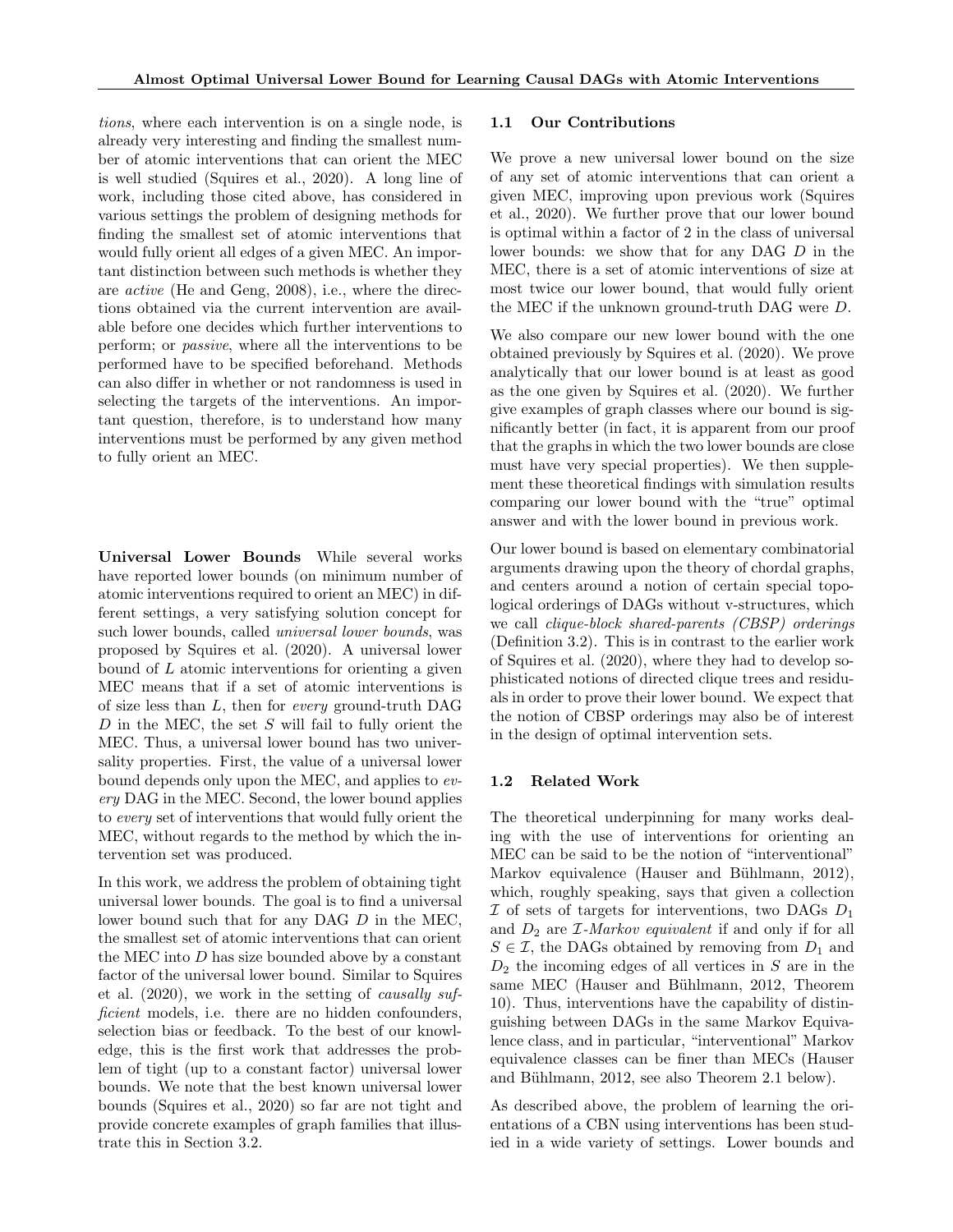algorithms for the problem have been obtained in the setting of interventions of arbitrary sizes and with various cost models (Eberhardt, 2008; Shanmugam et al., 2015; Kocaoglu et al., 2017), in the setting when the underlying model is allowed to contain feedback loops (and is therefore not a CBN in the usual sense) (Hyttinen et al., 2013b,a), in settings where hidden variables are present (Addanki et al., 2020, 2021), and in interventional "sample efficiency" settings (Agrawal et al., 2019; Greenewald et al., 2019). The related notion of orienting the maximum possible number of edges given a fixed budget on the number or cost of interventions has also been studied (Hauser and Bühlmann, 2014; Ghassami et al., 2018; AhmadiTeshnizi et al., 2020). However, to the best of our knowledge, the work of Squires et al. (2020) was the first to isolate the notion of a universal lower bound, and prove a lower bound in that setting. We discuss lower bounds in some other settings in Section 3.3.

## 2 PRELIMINARIES

Graphs A partially directed graph (or just graph)  $G = (V, E)$  consists of a set V of nodes or vertices and a set  $E$  of *adjacencies*. Each adjacency in  $E$  is of the form  $a-b$  or  $a \to b$ , where  $a, b \in V$  are *distinct* vertices, with the condition that for any  $a, b \in V$ , at most one of  $a - b$ ,  $a \rightarrow b$  and  $b \leftarrow a$  is present in E. If there is an adjacency in  $E$  containing both  $a$  and  $b$ , then we say that a and b are *adjacent* in  $G$ , or that there is an *edge* between a and b in G. If  $a - b \in E$ , then we say that the edge between  $a$  and  $b$  in  $G$  is undirected. while if  $a \to b \in E$  then we say that the edge between a and b is directed in G. G is said to be undirected if all its adjacencies are undirected, and directed if all its adjacencies are directed. Given a directed graph G, and a vertex v in G, we denote by  $pa_G(v)$  the set of nodes u in G such that  $u \to v$  is present in G. A vertex v in G is said to be a *child* of u if  $u \in pa_G(v)$ . An *induced subgraph* of  $G$  is a graph whose vertices are some subset S of V, and whose adjacencies  $E[S]$ are all those adjacencies in  $E$  both of whose elements are in S. This induced subgraph of G is denoted as  $G[S]$ . The *skeleton* of G, denoted skeleton  $(G)$ , is an undirected graph with nodes V and adjacencies  $a - b$ whenever  $a, b$  are adjacent in  $G$ .

A cycle in a graph  $G$  is a sequence of vertices  $v_1, v_2, v_3, \ldots, v_{n+1} = v_1$  (with  $n \geq 3$ ) such that for each  $1 \leq i \leq n$ , either  $v_i \rightarrow v_{i+1}$  or  $v_i - v_{i+1}$  is present in  $E$ . The *length* of the cycle is  $n$ , and the cycle is said to be *simple* if  $v_1, v_2, \ldots, v_n$  are distinct. The cycle is said to have a chord if two non-consecutive vertices in the cycle are adjacent in  $G$ , i.e., if there exist  $1 \leq i < j \leq n$  such that  $j - i \neq \pm 1 \pmod{n}$  and such that  $v_i$  and  $v_j$  are adjacent in G. The cycle is said to be *directed* if for some  $1 \leq i \leq n$ ,  $v_i \rightarrow v_{i+1}$  is present in  $G$ . A graph  $G$  is said to be a *chain graph* if it has no directed cycles. The chain components of a chain graph  $G$  are the connected components left after removing all the directed edges from G. A directed acyclic graph or DAG is a directed graph without directed cycles. Note that both DAGs and undirected graphs are chain graphs. An undirected graph G is said to be chordal if any simple cycle in G of length at least 4 has a chord.

A *clique* C in a graph  $G = (V, E)$  is a subset of nodes of  $G$  such that any two distinct  $u$  and  $v$  in  $C$  are adjacent in G. The clique C is maximal if for all  $v \in V \setminus C$ , the set  $C \cup \{v\}$  is not a clique.

A perfect elimination ordering (PEO),  $\sigma$  $(v_1, \ldots, v_n)$  of a graph G is an ordering of the nodes of G such that  $\forall i \in [n], \text{neg}(v_i) \cap \{v_1, \ldots, v_{i-1}\}\$ is a clique in G, where  $ne_G(v_i)$  is the set of nodes adjacent to  $v_i$ <sup>1</sup> A graph is chordal if and only if it has a perfect elimination ordering (Blair and Peyton, 1993). A topological ordering,  $\sigma$  of a DAG D is an ordering of the nodes of D such that  $\sigma(a) < \sigma(b)$  whenever  $a \in \text{pa}_D(b)$ , where  $\sigma(u)$  denotes the index of u in  $\sigma$ . We say that D is oriented according to an ordering  $\sigma$ to mean that D has a topological ordering  $\sigma$ .

A v-structure in a graph G is an induced subgraph of the form  $b \to a \leftarrow c$  (v-structures are also known as unshielded colliders). It follows easily from the definitions that by orienting the edges of a chordal graph according to a perfect elimination ordering, we get a DAG without v-structures, and that the skeleton of a DAG without v-structures is chordal (see Proposition 1 of Hauser and Bühlmann  $(2014)$ ). In fact, any topological ordering of a DAG D without v-structures is a perfect elimination ordering of skeleton  $(D)$ .

Interventions An intervention I on a partially directed graph  $G = (V, E)$  is specified as a subset of target vertices of G. Operationally, an intervention at I is interpreted as completely randomizing the distributions of the random variables corresponding to the vertices in I. We work here in the "infinite sample" setting, where, under standard assumptions, performing the intervention  $I$  reveals at least the directions of all edges between vertices in I and  $V \setminus I$ (see Theorem 2.1 below for a more formal statement of the extent to which a set of interventions orients the edges of a partially directed graph). An intervention set is a set of interventions. In this paper, we make the standard assumption that the "empty" intervention, in which no vertices are intervened upon, is always included in any intervention set we consider:

 $1$ Our definition of a PEO uses the same ordering convention as Hauser and Bühlmann (2014).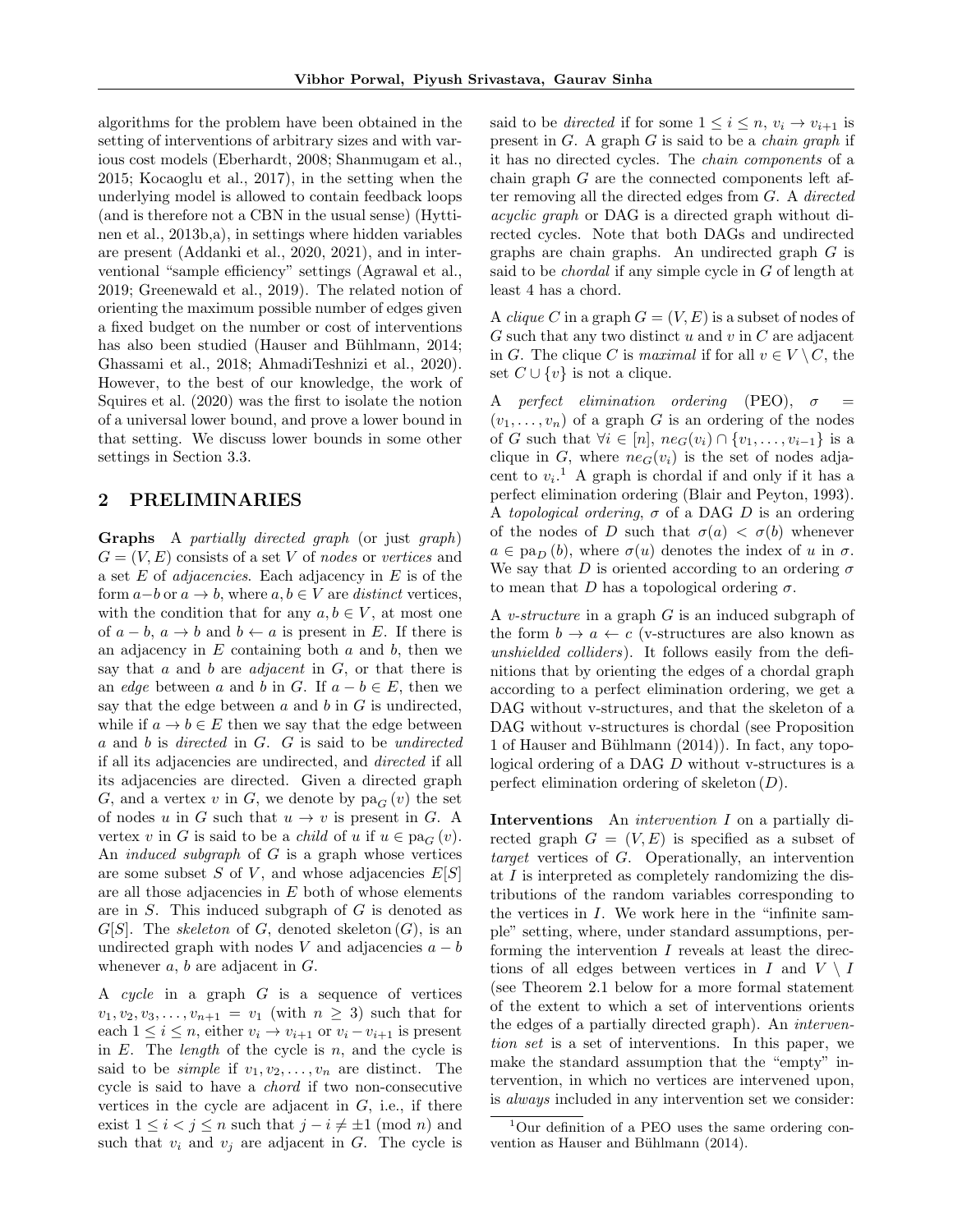this corresponds to assuming that information from purely observational data is always available (see, e.g., the discussion surrounding Definition 6 of Hauser and Bühlmann (2012)). The *size* of an intervention set  $\mathcal I$ is the number of interventions in  $\mathcal{I}$ , not counting the empty intervention.

 $\mathcal I$  is a set of *atomic interventions* if  $|I| = 1$  for all non-empty  $I \in \mathcal{I}$ . With a slight abuse of notation, we denote a set of atomic interventions  $\mathcal{I} =$  $\{\emptyset, \{v_1\}, \ldots, \{v_k\}\}\$ as just the set  $I = \{v_1, \ldots, v_k\}\$ when it is clear from the context that we are talking about a set of atomic interventions. Given an intervention set  $\mathcal I$  and a DAG  $D$ , we denote, following Hauser and Bühlmann (2012), by  $\mathcal{E}_{\mathcal{I}}(D)$  the partially directed graph representing the set of all DAGs that are *I*-Markov equivalent to D.  $\mathcal{E}_I(D)$  is also known as the  $\mathcal I$ -essential graph of  $D$  (see Fig. 2 of Hauser and Bühlmann  $(2014)$  for an example). For a formal definition of I-Markov equivalence, we refer to Definitions 7 and 9 of Hauser and Bühlmann  $(2012)$ ; we use instead the following equivalent characterization developed in the same paper.

Theorem 2.1 (Characterization of  $I$ -essential graphs, Definition 14 and Theorem 18 of Hauser and Bühlmann  $(2012)$ ). Let D be a DAG and  $\mathcal I$  an intervention set. A graph  $H$  is an  $\mathcal I$ -essential graph of D if and only if H has the same skeleton as D, all directed edges of H are directed in the same direction as in D, all v-structures of D are directed in H, and

- 1. H is a chain graph with chordal chain components.
- 2. For any three vertices  $a, b, c$  of  $H$ , the subgraph of H induced by a, b and c is not  $a \rightarrow b - c$ .
- 3. If  $a \rightarrow b$  in D (so that a, b are adjacent in H) and there is an intervention  $J \in \mathcal{I}$  such that  $|J \cap \{a, b\}| = 1$ , then  $a \to b$  is directed in H.
- 4. Every directed edge  $a \rightarrow b$  in H is strongly  $\mathcal{I}$ protected. An edge  $a \rightarrow b$  in H is said to be strongly I-protected if either (a) there is an intervention  $J \in \mathcal{I}$  such that  $|J \cap \{a, b\}| = 1$ , or  $(b)$ at least one of the four graphs in Figure 1 appears as an induced subgraph of H, and  $a \rightarrow b$  appears in that induced subgraph in the configuration indicated in the figure.

## 3 UNIVERSAL LOWER BOUND

In this section, we establish our main technical result (Theorem 3.3). Our new lower bound (Theorems 3.6 and 3.7) then follows easily from this combinatorial result, without having to resort to the sophisticated machinery of residuals and directed clique trees developed in previous work (Squires et al., 2020).

We begin with a definition that isolates two important properties of certain topological orderings of DAGs without v-structures. Given a DAG D without vstructures, and a maximal clique  $C$  of skeleton  $(D)$ , we denote by  $\sin k_D (C)$  any vertex in D such that  $C = \text{pa}_D(\text{sink}_D(C)) \cup \{\text{sink}_D(C)\}.$  The fact that  $\sin k_D (C)$  is uniquely defined, and that  $\sin k_D (C_1) \neq$  $\sin k_D (C_2)$  when  $C_1$  and  $C_2$  are distinct maximal cliques of skeleton  $(D)$  is guaranteed by the following observation. (The standard proof of this is deferred to supplementary material Section B.1.) This observation also makes it clear that  $\sin k_D (C)$  is the unique vertex with out-degree 0 in the induced subgraph  $D[C]$ .

Observation 3.1. Let D be a DAG without vstructures. Then, for every maximal clique C of skeleton  $(D)$ , there is a unique vertex v of  $D$ , denoted  $\sin k_D(C)$ , such that  $C = \text{pa}_D(v) \cup \{v\}$ . Further, for any two distinct maximal cliques  $C_1$  and  $C_2$  in skeleton (D), we have  $\sin k_D (C_1) \neq \sin k_D (C_2)$ .

We refer to each vertex  $v$  of  $D$  that is equal to  $\sin k_D (C)$  for some maximal clique of skeleton  $(D)$  as a maximal-clique-sink vertex of the DAG D. We now present a definition of clique-block shared-parents orderings (see Figure 2 for an example).

Definition 3.2 (Clique-Block Shared-Parents (CBSP) ordering). Let  $\sigma$  be a topological ordering of a DAG D without v-structures. Let  $s_1, s_2, s_3, \ldots, s_r$  be the maximal-clique-sink vertices of D indexed so that  $\sigma(s_i) < \sigma(s_i)$  when  $i < j$ . (Here r is the number of maximal cliques in skeleton  $(D)$ .) Then,  $\sigma$  is said to be a clique-block shared-parents (CBSP) ordering of D if it satisfies the following two properties:

- 1. P1: Clique block property Define  $L_1(\sigma)$  to be the set of nodes u which occur before or at the same position as  $s_1$  in  $\sigma$  i.e.,  $\sigma(u) \leq \sigma(s_1)$ . Similarly, for  $2 \leq i \leq r$ , define  $L_i(\sigma)$  to be the set of nodes which occur in  $\sigma$  before or at the same position as  $s_i$ , but strictly after  $s_{i-1}$  (i.e.,  $\sigma(s_{i-1})$  <  $\sigma(u) \leq \sigma(s_i)$ ). Then, for each  $1 \leq i \leq r$  the subgraph induced by  $L_i(\sigma)$  in skeleton  $(D)$  is a (not necessarily maximal) clique.
- 2. P2: Shared parents property If vertices a and b in D are consecutive in  $\sigma$  (i.e.,  $\sigma(b) = \sigma(a)+1$ ), and also lie in the same  $L_i(\sigma)$  for some  $1 \leq i \leq r$ , then all parents of a are also parents of b in D.

We illustrate the definition with an example in Figure 2. In the figure, vertices  $\underline{b}$ ,  $\underline{e}$ , and  $f$  are the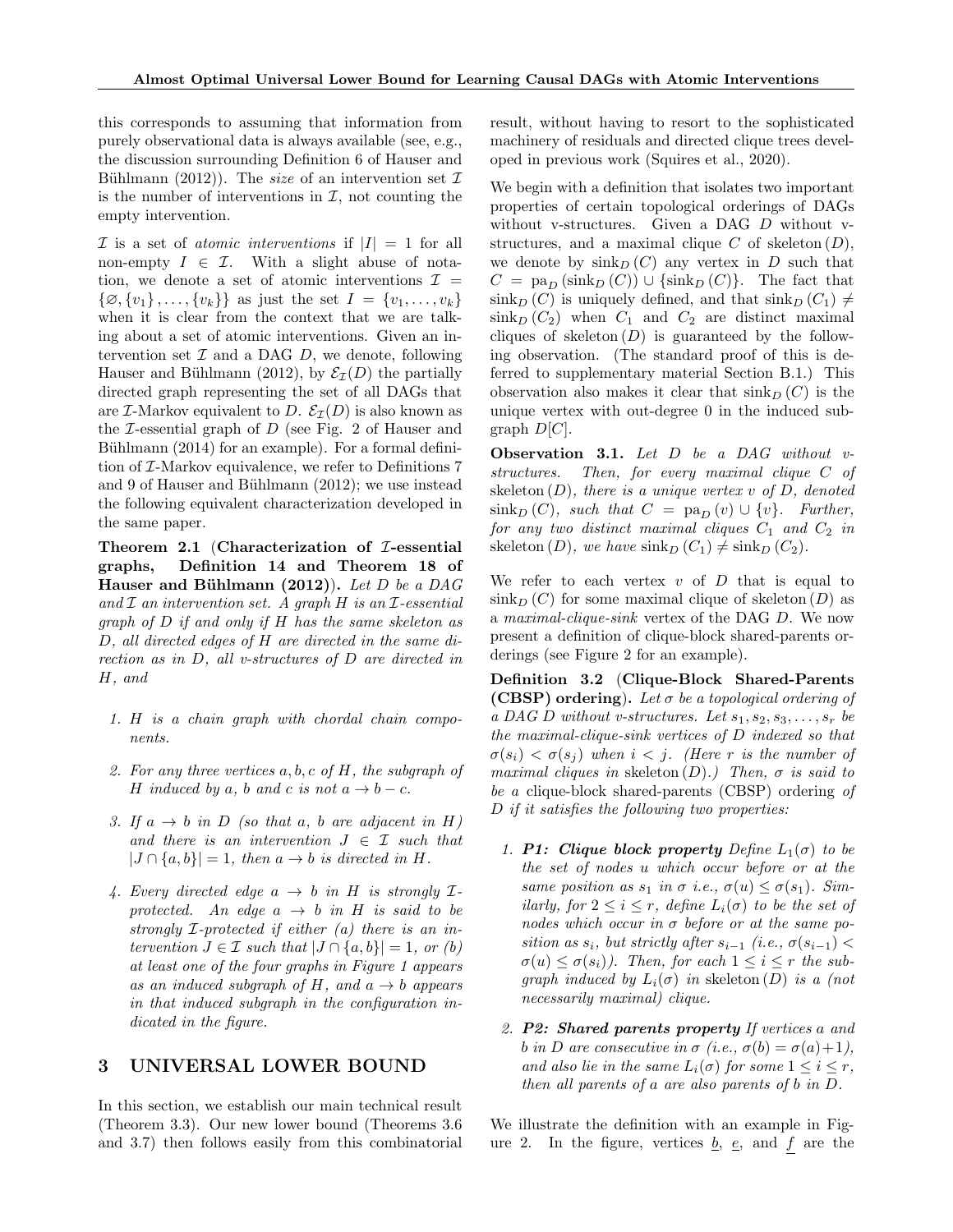

Figure 1: Strong Protection (Andersson et al., 1997; Hauser and Bühlmann, 2012)



Figure 2: Clique-Block Shared-Parents Topological Orderings:  $\tau$  Satisfies both P1 and P2;  $\sigma$  Satisfies only P1

maximal-clique-sink vertices of  $D$ , and are highlighted with an underbar. The orderings  $\sigma'$ ,  $\sigma$  and  $\tau$  in the figure are valid topological orderings of D. However,  $\sigma'$  does not satisfy P1 of Definition 3.2 (since  $L_2(\sigma')$ is not a clique), while  $\sigma$  satisfies P1 of Definition 3.2, but does not satisfy P2, because c, d in  $L_2(\sigma)$  are consecutive in  $\sigma$ , but b is a parent only of c and not of d. Finally,  $\tau$  satisfies both P1 and P2 and hence is a CBSP ordering.

Our main technical result is that for any DAG D that has no v-structures, there exists a CBSP ordering  $\sigma$ of D, and the new lower bound is an easy corollary of this result. Further, the proof of this result uses only standard notions from the theory of chordal graphs.

**Theorem 3.3.** If  $D$  is a DAG without v-structures, then D has a CBSP ordering.

Towards the proof of this theorem, we note first that the existence of a topological ordering  $\sigma$  satisfying just P1 can be established using ideas from the analysis of, e.g., the "maximum cardinality search" algorithm for chordal graphs (Tarjan and Yannakakis (1984), see also Corollary 2 of Wienöbst et al.  $(2021)$ ). We state this here as a lemma, and provide the proof in supplementary material Section A.

**Lemma 3.4.** If  $D$  is a DAG without v-structures, then D has a topological ordering  $\sigma$  satisfying P1 of Definition 3.2.

We now prove the theorem.

*Proof of Theorem 3.3.* Let  $\mathcal O$  be the set of topological orderings of D which satisfy P1 of Definition 3.2. By Lemma 3.4,  $\mathcal O$  is non-empty. If there is a  $\sigma \in \mathcal O$  which also satisfies P2 of Definition 3.2, then we are done.

We now proceed to show by contradiction that such a  $\sigma$  must indeed exist. So, suppose for the sake of contradiction that for each  $\sigma$  in  $\mathcal{O}$ , P2 is violated. Then, for each  $\sigma \in \mathcal{O}$ , there exist vertices a, b and an index i such that  $a, b \in L_i(\sigma)$ ,  $\sigma(b) = \sigma(a) + 1$ , and there exists a parent of  $a$  in  $D$  that is not a parent of  $b$ . For any given  $\sigma \in \mathcal{O}$ , we choose a, b as above so that  $\sigma(a)$ is as small as possible. With such a choice of a for each  $\sigma \in \mathcal{O}$ , we then define a function  $f : \mathcal{O} \to [n-1]$ by defining  $f(\sigma) = \sigma(a)$ . Note that by the assumption that P2 is violated by each  $\sigma$  in  $\mathcal{O}, f$  is defined for each  $\sigma$  in  $\mathcal{O}$ . But then, since  $\mathcal O$  is a finite set, there must be some  $\sigma \in \mathcal{O}$  for which  $f(\sigma)$  attains its maximum value. We obtain a contradiction by exhibiting another  $\tau \in \mathcal{O}$  for which  $f(\tau)$  is *strictly* larger than  $f(\sigma)$ . We first describe the construction of  $\tau$  from  $\sigma$ , and then prove that  $\tau$  so constructed is in  $\mathcal O$  and has  $f(\tau) > f(\sigma)$ .

Construction. Given  $\sigma \in \mathcal{O}$ , let  $f(\sigma) = j \in [n-1]$ . Let  $\sigma(a) = j, \sigma(b) = j + 1$  and suppose that  $a, b \in$  $L_i(\sigma)$ . By the definition of f, there is a parent of a that is not a parent of  $b$ . Define  $C^a$  to be the set  ${a} \cup pa_D(a)$ . Since D has no v-structures,  $C^a$  is a clique in skeleton  $(D)$ . Define  $S^a := \{z | C^a \subseteq \text{pa}_D(z)\}.$ Let  $Y_a$  be the set of nodes occurring after a in  $\sigma$  that are not in  $S^a$  (note that  $b \in Y_a$ , and, in general,  $z \in Y_a$ if and only if  $\sigma(z) > \sigma(a)$  and there is an  $x \in C^a$  that is not adjacent to  $z$ ).

We now note the following easy to verify properties of the sets  $S^a$  and  $Y_a$  (the proof is provided in supple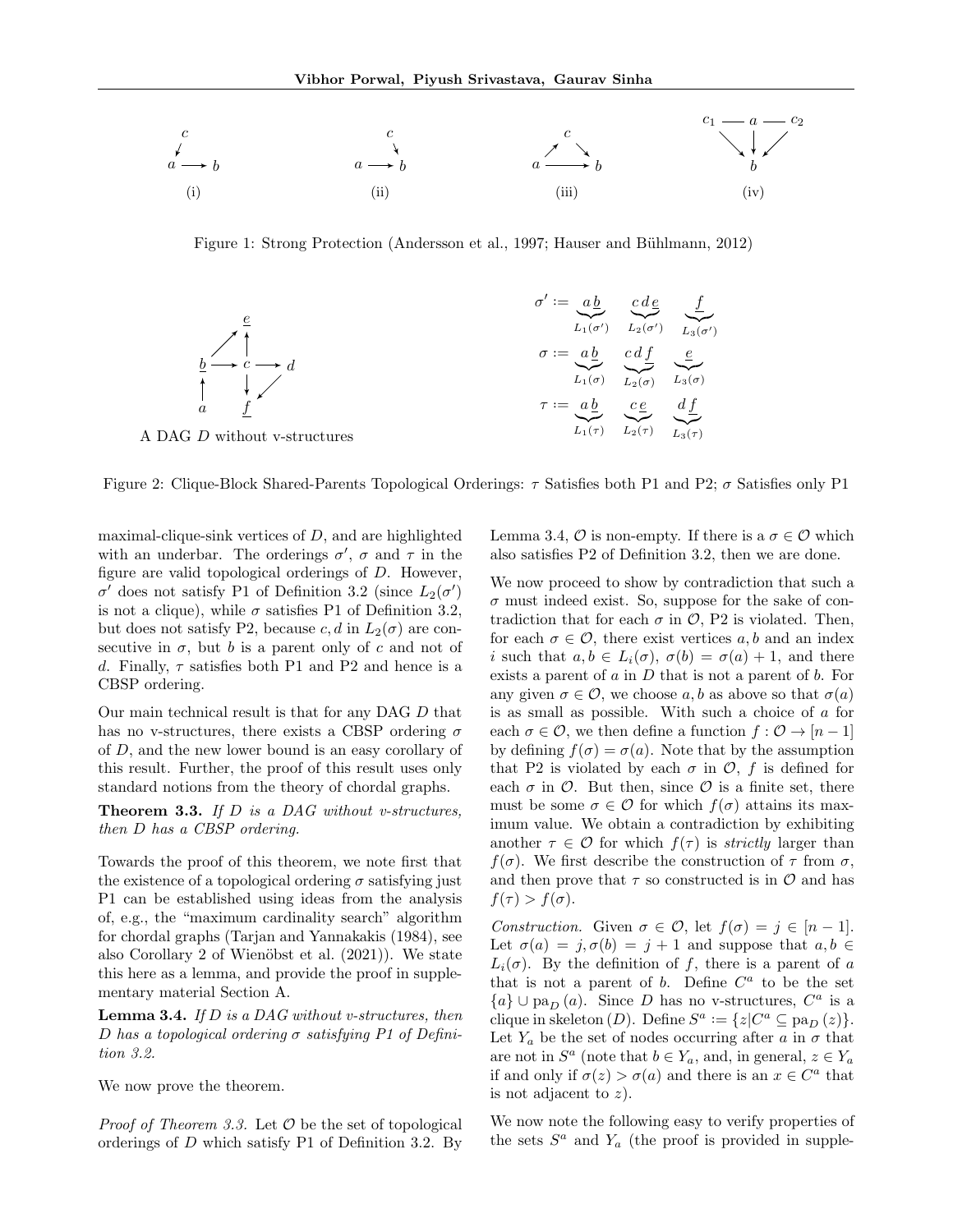mentary material Section B.2).

- **Proposition 3.5.** 1. If  $y \in Y_a$  and z is a child of y in D, then  $z \in Y_a$ .
	- 2. Suppose that  $x \in \{a\} \cup S^a$  is not a maximal-cliquesink node of D. Then there exists  $y \in S^a$  such that  $x \in pa_D(y)$  and such that y is a maximal-cliquesink node in  $D$ . In particular,  $S^a$  is non-empty.
- 3. Suppose that x is a maximal-clique-sink node in the induced DAG  $H := D[S^a]$ . Then x is also a maximal-clique-sink node in D.

The ordering  $\tau$  is now defined as follows: the first j nodes in  $\tau$  are the same as  $\sigma$ . After this, the nodes of  $S^a$  appear according to some topological ordering  $\gamma$  of the induced DAG  $H := D[S^a]$  that satisfies P1 of Definition 3.2 in H (such a  $\gamma$  exists because of Lemma 3.4 applied to the induced DAG  $H$ , which also cannot have any v-structures). Finally, the nodes of  $Y_a$  appear according to their ordering in  $\sigma$ .

Proof that  $\tau \in \mathcal{O}$  and  $f(\tau) > f(\sigma)$ . Note first that  $\tau$ is a topological ordering of  $D$ : if not, then there must exist  $u \in Y_a$  and  $v \in S^a$  such that the edge  $u \to v$ is present in  $D$ , but this cannot happen by item 1 of Proposition 3.5 above.

To show that  $\tau \in \mathcal{O}$  (i.e., that  $\tau$  satisfies P1), the following notation will be useful. For each maximalclique-sink vertex s in D, denote by  $\lambda(s)$  the unique  $L_{\alpha}(\sigma)$  such that  $s \in L_{\alpha}(\sigma)$ . Similarly, denote by  $\mu(s)$ the unique  $L_{\beta}(\tau)$  such that  $s \in L_{\beta}(\tau)$ . Since  $\sigma \in \mathcal{O}$ , we already know that  $\lambda(s)$  is a clique for each maximalclique-sink node s of D. In order to show that  $\tau \in \mathcal{O}$ , all we need to show is that  $\mu(s)$  is also a clique for each maximal-clique-sink node s of D.

Let  $J$  be the set of maximal-clique-sink vertices of  $D$ present in  $S^a$ . By item 2 of Proposition 3.5, the last vertex in  $\gamma$  must be an element of J. Note also that  $s_i \notin J$  since  $b \in Y_a$  and the edge  $b \to s_i$  in D together imply that  $s_i \in Y_a$  by item 1 of Proposition 3.5. We also observe that  $\lambda(s) \subseteq S^a$ , for all  $s \in J$ . For if there exists  $u \in \lambda(s) \cap Y_a$  then the edge  $u \to s$  in D implies that  $s \in Y_a$ , contradicting that  $s \in S^a$ . From the construction of  $\tau$ , we already have  $\mu(s_j) = \lambda(s_j)$  for all maximal-clique-sink vertices  $s_j$  that precede  $s_i$  in σ. From the fact that all vertices in  $S^a$  precede  $Y_a$  in the ordering  $\tau$ , and from the observations above that (i) the sink node  $s_i \in Y_a$ , and (ii)  $\lambda(s) \subseteq S^a$ , for all sink nodes  $s \in S^a$ , we also get that for any maximalclique-sink node s of D such that  $s \in Y_a$ ,  $\mu(s) \subseteq \lambda(s)$ . Thus, when s is a maximal-clique-sink node of D that is not in  $J \subset S^a$ , we have that  $\mu(s)$  is a clique in skeleton  $(D)$ , since  $\mu(s) \subseteq \lambda(s)$ , and  $\lambda(s)$  is a clique in skeleton  $(D)$ . It remains to show that  $\mu(s)$  is a clique when  $s \in J$ .

Let  $t_1, t_2, \ldots, t_k$  be the maximal-clique-sink nodes of  $H = D[S^a]$ , arranged in increasing order by  $\gamma$ . Since  $\gamma$  satisfies P1 in H, each  $L_i(\gamma)$ ,  $1 \leq i \leq k$ , is a clique in  $H$  (and thus also in  $D$ ). Now consider a maximalclique-sink node  $s \in J \subseteq S^a$ . Since the  $t_i$  are maximalclique-sink nodes of  $D$  (from item 3 of Proposition 3.5), it follows that  $\mu(s) \subseteq L_i(\gamma)$  (if  $s \in L_i(\gamma)$  for  $i \geq 2$ ) or  $\mu(s) \subseteq L_1(\gamma) \cup C^a$  (if  $s \in L_1(\gamma)$ ). In the former case,  $\mu(s)$  is automatically a clique, since  $L_i(\gamma)$  is a clique in D. In the latter case also  $\mu(s)$  is a clique since  $L_1(\gamma) \subseteq S^a$ , so that  $L_1(\gamma) \cup C^a$  is a clique in D (since (i)  $L_1(\gamma)$  and  $C^a$  are cliques, and (ii) by definition of  $S^a$ , every node of  $S^a$  is adjacent to every node in  $C^a$ ).

Thus, we get that  $\tau$  also satisfies P1, so that  $\tau \in \mathcal{O}$ . Consider the node  $b' := \tau(j + 1)$  next to a in  $\tau$ . Since  $S^a$  is non-empty, the construction of  $\tau$  implies  $b' \in S^a$ , so that  $b'$  is adjacent to all parents of a. Since  $\sigma$  and  $\tau$  agree on the ordering of all vertices up to a, we thus have  $f(\tau) \geq \tau(b') = j + 1 > j = f(\sigma)$ . This gives the desired contradiction to  $\sigma$  being chosen as a maximum of f. Thus, there must exist some ordering in  $\mathcal O$  which satisfies P2.  $\Box$ 

Theorem 3.6. Let D be a DAG without v-structures with n nodes. Then, any set I of atomic interventions that fully orients skeleton  $(D)$  when the ground-truth DAG is D must be of size at least  $\left\lceil \frac{n-r}{2} \right\rceil$  (skeleton  $(D)$ ) is also the MEC of D, since D has no v-structures). Here r is the number of distinct maximal cliques in skeleton  $(D)$ . In other words, if I is a set of atomic interventions such that  $\mathcal{E}_I(D) = D$ , then  $|I| \geq \left\lceil \frac{n-r}{2} \right\rceil$ .

*Proof.* Consider a CBSP ordering  $\sigma$  of nodes in D. Let a, b be two nodes such that  $a, b \in L_i(\sigma)$  for some  $i \in [r]$  and such that  $\sigma(b) = \sigma(a) + 1$ . Consider a set I of atomic interventions such that  $I \cap \{a, b\} = \emptyset$ . We show now that the edge  $a - b$  is not directed in the *I*-essential graph  $\mathcal{E}_I(D)$  of *D*.

Suppose, for the sake of contradiction, that  $a \to b$  is directed in  $\mathcal{E}_I(D)$ . Then, by item 4 of Theorem 2.1,  $a \rightarrow b$  must be strongly *I*-protected in  $\mathcal{E}_I(D)$ . Since  $I \cap \{a, b\} = \emptyset$ , one of the graphs in Figure 1 must appear as an induced subgraph of  $\mathcal{E}_I(D)$ .

We now show that none of these subgraphs can appear as an induced subgraph of  $\mathcal{E}_I(D)$ . First, subgraphs (ii) and (iv) cannot be induced subgraphs of  $\mathcal{E}_I(D)$  since they have a v-structure at  $b$  while  $D$  (and therefore also  $\mathcal{E}_I(D)$  has no v-structures. For subgraph (iii) to appear as an induced subgraph, the vertex  $c$  must lie between  $a$  and  $b$  in any topological ordering of  $D$ , which contradicts the fact that  $a$  and  $b$  are consecutive in the topological ordering  $\sigma$ . For subgraph (i)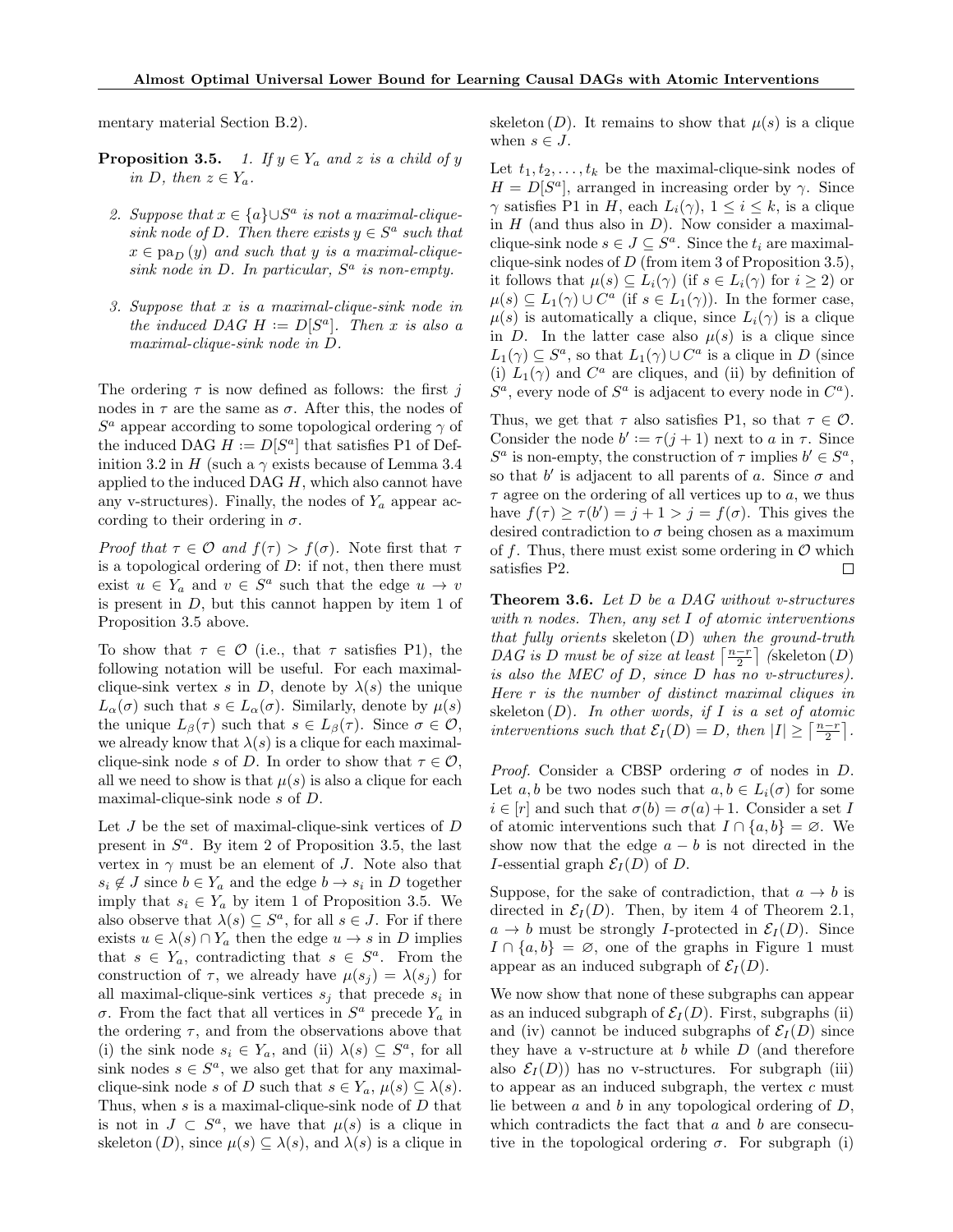to appear, we must have a parent  $c$  of  $a$  that is not adjacent to b. However, since  $\sigma$  is a CBSP ordering, it satisfies property P2 of Definition 3.2, so that, since a, b are consecutive in  $\sigma$  and belong to the same  $L_i(\sigma)$ , any parent of  $a$  must also be a parent of  $b$ . We thus conclude that  $a \rightarrow b$  cannot be strongly I-protected in  $\mathcal{E}_I(D)$ , and hence is not directed in it.

The above argument implies that any set I of atomic interventions that fully orients D starting with skeleton (D) (i.e., for which  $\mathcal{E}_I(D) = D$ ) must contain at least one node of each pair of consecutive nodes (in  $\sigma$ ) of  $L_i(\sigma)$ , for each  $i \in [r]$ . Thus, for each  $i \in [r]$ , I must contain at least  $\lceil (|L_i(\sigma)| - 1)/2 \rceil$  nodes of  $L_i(\sigma)$ . We therefore have,

$$
|I| \geq \sum_{i=1}^{r} \left\lceil \frac{|L_i(\sigma)| - 1}{2} \right\rceil \geq \left\lceil \sum_{i=1}^{r} \frac{|L_i(\sigma)| - 1}{2} \right\rceil
$$

$$
= \left\lceil \frac{\sum_{i=1}^{r} |L_i(\sigma)|}{2} - \frac{r}{2} \right\rceil = \left\lceil \frac{n - r}{2} \right\rceil.
$$

The following corollary for general DAGs (those that may have v-structures) follows from the previous result about DAGs without v-structures in a manner identical to previous work (Squires et al., 2020), using the fact that it is necessary and sufficient to separately orient each chordal chain component of an MEC in order to fully orient an MEC (Hauser and Bühlmann, 2014, Lemma 1). We defer the standard proof to supplementary material Section B.3.

Theorem 3.7. Let D be an arbitrary DAG and let  $\mathcal{E}(D)$  be the chain graph with chordal chain components representing the MEC of D. Let CC denote the set of chain components of  $\mathcal{E}(D)$ , and  $r(S)$  the number of maximal cliques in the chain component  $S \in CC$ . Then, any set of atomic interventions which fully orients  $\mathcal{E}(D)$  must be of size at least

$$
\sum_{S \in CC} \left\lceil \frac{|S| - r(S)}{2} \right\rceil \ge \left\lceil \frac{n - r}{2} \right\rceil,
$$

where  $n$  is the number of nodes in  $D$ , and  $r$  is the total number of maximal cliques in the chordal chain components of  $\mathcal{E}(D)$  (including chain components consisting of singleton vertices).

### 3.1 Tightness of Universal Lower Bound

We now show that our universal lower bound is tight up to a factor of 2: for any DAG  $D$ , there is a set of atomic interventions of size at most twice the lower bound that fully orients the MEC of D. In fact, as the proof of the theorem below (see supplementary material Section B.4) shows, when  $D$  has no v-structures, this intervention set can be taken to be the set of nodes of D that are not maximal-clique-sink nodes of D.

Theorem 3.8. Let D be a DAG without v-structures with n nodes, and let r be the number of distinct maximal cliques in skeleton  $(D)$ . Then, there exists a set I of atomic interventions of size at most  $n - r$  such that I fully orients skeleton  $(D)$  (i.e.,  $\mathcal{E}_I(D) = D$ ).

Using again the fact that it is necessary and sufficient to separately orient each of the chordal chain components of an MEC in order to fully orient an MEC, the following result for general DAGs follows immediately from Theorem 3.8, and implies that the lower bound for general DAGs is also tight up to a factor of 2 (the proof is provided in supplementary material Section B.5).

**Theorem 3.9.** Let  $D$  be an arbitrary  $DAG$  on n nodes and let  $\mathcal{E}(D)$  and r be as in the notation of Theorem 3.7. Then, there is a set of atomic interventions of size at most  $n - r$  that fully orients  $\mathcal{E}(D)$ .

### 3.2 Comparison with Known Lower Bounds

To compare our universal lower bound with the universal lower bound of Squires et al. (2020), we start with the following combinatorial lemma, whose proof can be found in supplementary material Section B.6.

**Lemma 3.10.** Let  $G$  be an undirected chordal graph on n nodes in which the size of the largest clique is  $\omega$ . Then,  $n - |\mathcal{C}| > \omega - 1$ , where C is the set of maximal cliques of G.

Lemma 3.10 implies that  $\left\lceil \frac{n-|\mathcal{C}|}{2} \right\rceil$  $\left\lfloor \frac{C}{2} \right\rfloor \geq \left\lceil \frac{\omega-1}{2} \right\rceil = \left\lfloor \frac{\omega}{2} \right\rfloor$  in chordal graphs which shows that our universal lower bound is always equal to or better than the one by Squires et al. (2020). The proof of Lemma 3.10 makes it apparent that two bounds are close only in very special circumstances. (Split graphs and k-trees are some special families of chordal graphs for which  $\lceil \frac{n-|\mathcal{C}|}{\lceil \frac{m-1}{2} \rceil} \rceil$  $\left[\frac{|C|}{2}\right] = \left[\frac{\omega}{2}\right]$ . We further strengthen this intuition through theoretical analysis of special classes of graphs and via simulations.

Examples where our Lower Bound is Significantly Better We provide two constructions of special classes of chordal graphs in which our universal lower bound is  $\Theta(k)$  times the  $\left\lfloor \frac{\omega}{2} \right\rfloor$  lower bound of Squires et al. (2020) for any  $k \in \mathbb{N}$ . Further discussion of such examples can be found in supplementary material Section C.

Construction 1. First, we provide a construction by Shanmugam et al. (2015) for graphs that require about k times more number of interventions than their lower bound, where  $k$  is size of the maximum independent set of the graph. This construction of a chordal graph G starts with a line L consisting of vertices  $1, \ldots, 2k$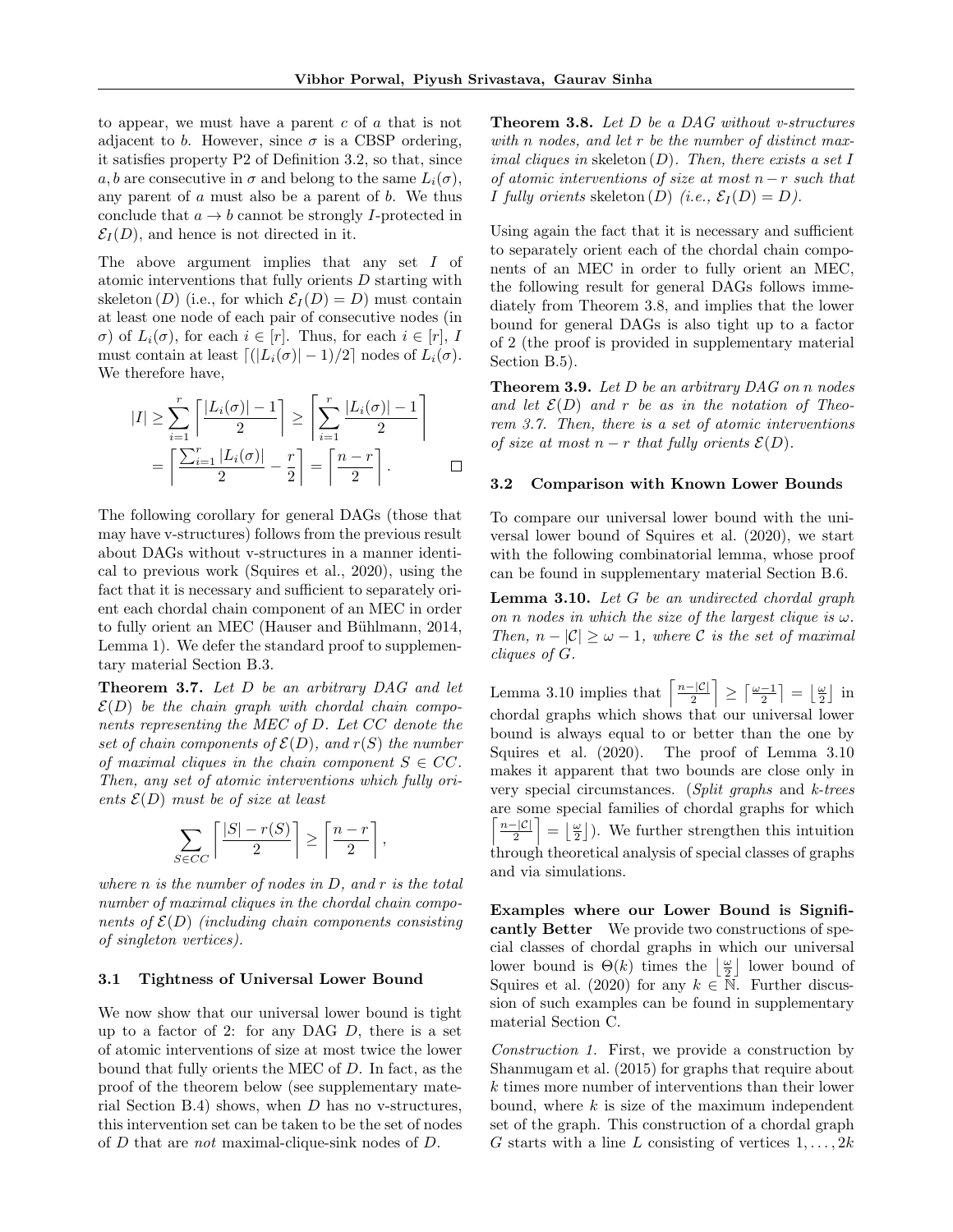such that each node  $1 < i < 2k$  is connected to  $i - 1$ and  $i+1$ . For each  $1 \leq p \leq k$ , G has a clique  $C_p$  of size  $\omega$  which has exactly two nodes  $2p-1$ , 2p from the line L. Maximum clique size of G is  $\omega$ , number of nodes,  $n = k\omega$ , and number of maximal cliques,  $|\mathcal{C}| = 2k - 1$ . Thus, for G, we have,  $n - |\mathcal{C}| = k(\omega - 2) + 1$  which implies  $\left\lceil \frac{n-|\mathcal{C}|}{2} \right\rceil$  $\left[\frac{|\mathcal{C}|}{2}\right] = \Theta(k) \left[\frac{\omega}{2}\right]$  for  $\omega > 2$ .

Construction 2. G has k cliques of size  $\omega$ , with every pair of cliques intersecting at a unique node  $v$ . The number of nodes in G is  $k(\omega - 1) + 1$ , maximum clique size is  $\omega$ , and number of maximal cliques is k, thus,  $n-|\mathcal{C}| = k(\omega-2)+1$  which implies  $\left\lceil \frac{n-|\mathcal{C}|}{2} \right\rceil$  $\left\lfloor\frac{|{\cal C}|}{2}\right\rfloor = \Theta(k) \left\lfloor\frac{\omega}{2}\right\rfloor$ for  $\omega > 2$ .

## 3.3 Lower Bounds in Other Settings

Recall from the introduction that a universal lower bound must apply (i) no matter how the intervention set was generated, and (ii) for every ground-truth DAG D in the MEC. When further conditions are imposed on the process generating the intervention set, one can prove better (i.e., larger) lower bounds: Lindgren et al. (2018) show that the number of atomic interventions required to fully orient a chordal MEC, when the set of interventions is generated by a non-adaptive (or passive) algorithm, is at least the size of the minimum vertex cover of the chordal MEC. Similarly, a worst-case ground-truth DAG in the MEC may require a larger set of atomic interventions than that required by the universal lower bound: Shanmugam et al. (2015) show that for any active or passive algorithm, there exists a ground-truth DAG without v-structures for which at least  $\frac{\omega}{k} \log_{\frac{\omega e}{k}} \omega$  interventions of size at most k are required in order to fully learn the DAG starting from its MEC (here,  $\omega$  is the size of the largest clique in the chordal MEC of the DAG).

Lower bounds can also be much higher in the presence of latent variables, a setting not considered in this paper: Addanki et al. (2020) construct families of causal graph with latent variables such that for any causal graph  $\mathcal G$  in the family, any passive algorithm requires  $\Omega(n)$  atomic interventions to recover the observable graph of  $G$ , where *n* is the number of nodes in the observable graph.

## 4 EMPIRICAL EXPLORATIONS

In this section, we report the results of two experiments on synthetic data. In Experiment 1, we compare our lower bound with the optimal intervention size for a large number of randomly generated DAGs. Optimal intervention size for a DAG D is defined as the size of the smallest set of atomic interventions I such that  $\mathcal{E}_I(D) = D$ . Next, in *Experiment* 2, we compare our universal lower bound with the one in the work of Squires et al. (2020) for randomly generated DAGs with small cliques. These experiments provide empirical evidence that strengthens our result about the tightness of our universal lower bound (Theorem 3.9) and the constructions presented in Section 3.2. The experiments use the open source causaldag (Squires, 2018) and networkx (Hagberg et al., 2008) packages. Further details about the experimental setup for both experiments are given in supplementary material Section D.

Experiment 1 For this experiment, we generate 1000 graphs from Erdős-Rényi graph model  $G(n, p)$ : for each of these graphs, the number of nodes  $n$  is a random integer in [5, 25] and the connection probability p is a random value in  $[0.1, 0.3)$ . These graphs are then converted to DAGs without v-structures by imposing a random topological ordering and adding extra edges if needed. To compute the optimal intervention size, we check if a subset of nodes, I of a DAG D is such that  $\mathcal{E}_{\mathcal{I}}(D) = D$ , in increasing order of the size of such subsets. Next, we compute the universal lower bound value for each of these DAGs as given in Theorem 3.7. In Figure 3, we plot the optimal intervention size and our lower bound for each of the generated DAGs. Thickness of the points is proportional to the number of points landing at a coordinate. Notice that, all points lie between lines  $y = x$  and  $y = 2x$ , as implied by our theoretical results. Further, we can see that, a large fraction of points are closer to the line  $y = x$  compared to the line  $y = 2x$ , suggesting that our lower bound is even tighter for many graphs.



Figure 3: Comparison of the Optimal Intervention Set Size with our Universal Lower Bound

Experiment 2 For this experiment, we generate 1000 random DAGs for each size in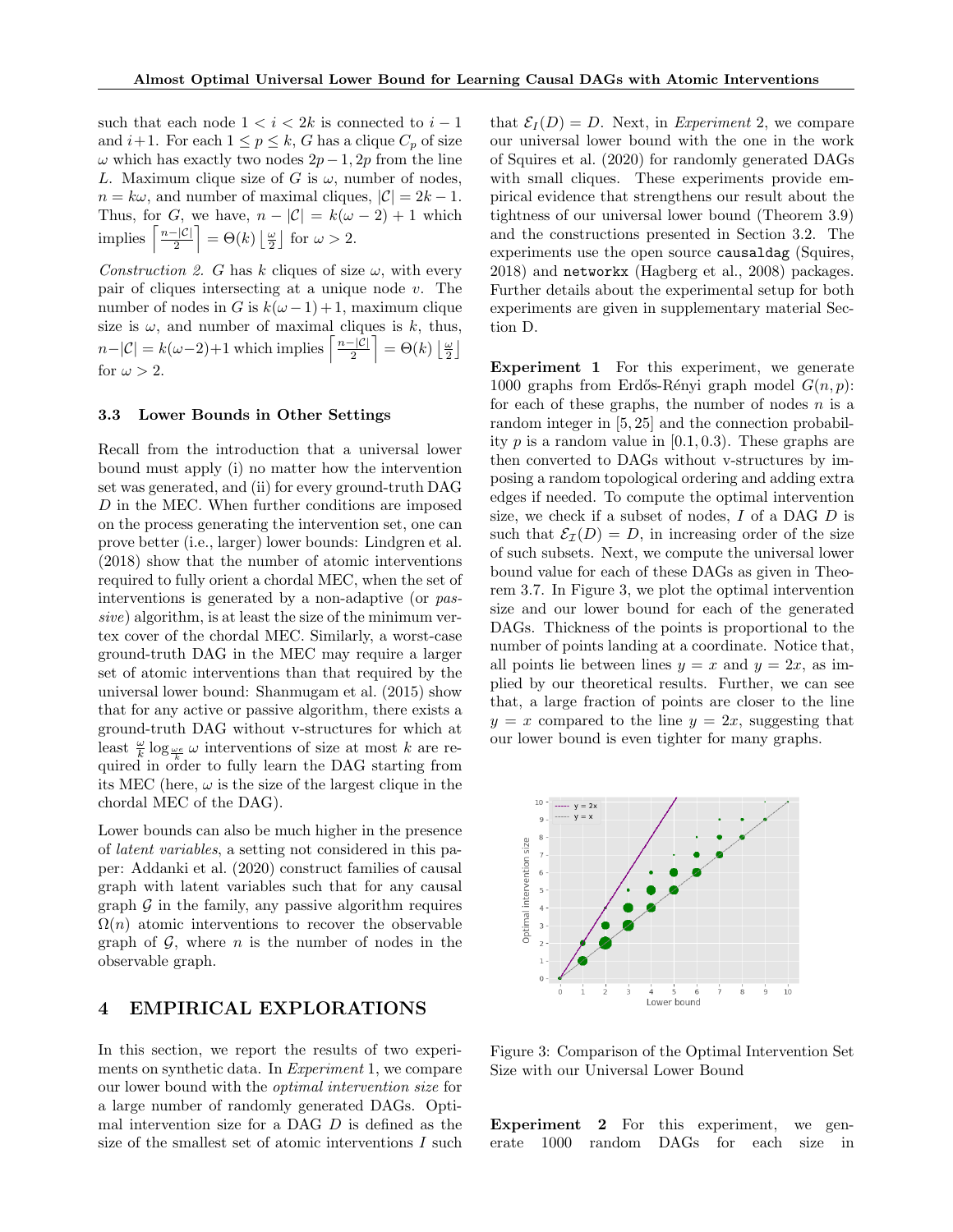$\{10, 20, 30, 40, 50, 60\}$  by fixing a perfect-elimination ordering of the nodes and then adding edges (which are oriented according to the perfect-elimination ordering) to the DAG making sure that there are no v-structures, while trying to keep the size of each clique below 5. For each DAG, we compute the ratio of the two lower bounds. In Figure 4, we plot each of these ratios in a scatter plot with the x-axis representing the number of nodes of the DAG. Thickness of the points is proportional to the number of DAGs having a particular value of the ratio described above. We also plot the average of the ratios for each different value of the number of nodes. We see that our lower bound can sometimes be  $\sim 5$ times of the lower bound of Squires et al. (2020). Moreover, the average ratio has an increasing trend suggesting that our lower bound is much better for this class of randomly generated DAGs.



Figure 4: Comparison of our Universal Lower Bound with that of Squires et al. (2020)

## 5 CONCLUSION

We prove a strong universal lower bound on the minimum number of atomic interventions required to fully learn the orientation of a DAG starting from its MEC. For any DAG D, by constructing an explicit set of atomic interventions that learns D completely (starting with the MEC of  $D$ ) and has size at most twice of our lower bound for the MEC of D, we show that our universal lower bound is tight up to a factor of two. We prove that our lower bound is better than the best previously known universal lower bound (Squires et al., 2020) and also construct explicit graph families where it is significantly better. We then provide empirical evidence that our lower bound may be stronger than what we are able to prove about it: by conducting experiments on randomly generated graphs, we demonstrate that our lower bound is often tighter

(than what we have proved), and also that it is often significantly better than the previous universal lower bound (Squires et al., 2020). An interesting direction for future work is to design intervention sets of sizes close to our universal lower bound. Another direction for future work is to better understand the power of non-atomic interventions, especially in practical interventional cost models.

We note that in contrast to the earlier work of Squires et al. (2020), whose lower bound proofs were based on new sophisticated constructions, our proof is based on the simpler notion of a CBSP ordering, which in turn is inspired from elementary ideas in the theory of chordal graphs. We expect that the notion of CBSP orderings may also play an important role in future work on designing optimal intervention sets.

### Acknowledgments

We thank the reviewers and meta-reviewer for their helpful suggestions to improve our paper. Piyush Srivastava acknowledges support from the Department of Atomic Energy, Government of India, under project no. RTI4001, from the Ramanujan Fellowship of SERB, from the Infosys foundation, through its support for the Infosys-Chandrasekharan virtual center for Random Geometry, and from Adobe Systems Incorporated via a gift to TIFR. The contents of this paper do not necessarily reflect the views of the funding agencies listed above.

#### References

- Addanki, R., Kasiviswanathan, S. P., McGregor, A., and Musco, C. (2020). Efficient Intervention Design for Causal Discovery with Latents. Proceedings of the 37th International Conference on Machine Learning (ICML 2020), PMLR, 119:63–73. arXiv:2005.11736.
- Addanki, R., McGregor, A., and Musco, C. (2021). Intervention Efficient Algorithms for Approximate Learning of Causal Graphs. Proceedings of the 32nd International Conference on Algorithmic Learning Theory (ALT 2021), PMLR, 132:151–184. arXiv:2012.13976.
- Agrawal, R., Squires, C., Yang, K. D., Shanmugam, K., and Uhler, C. (2019). ABCD-Strategy: Budgeted Experimental Design for Targeted Causal Structure Discovery. Proceedings of the 22nd International Conference on Artificial Intelligence and Statistics (AISTATS 2019), PMLR, 89:3400–3409.
- AhmadiTeshnizi, A., Salehkaleybar, S., and Kiyavash, N. (2020). LazyIter: A Fast Algorithm for Counting Markov Equivalent DAGs and Designing Experiments. Proceedings of the 37th International Con-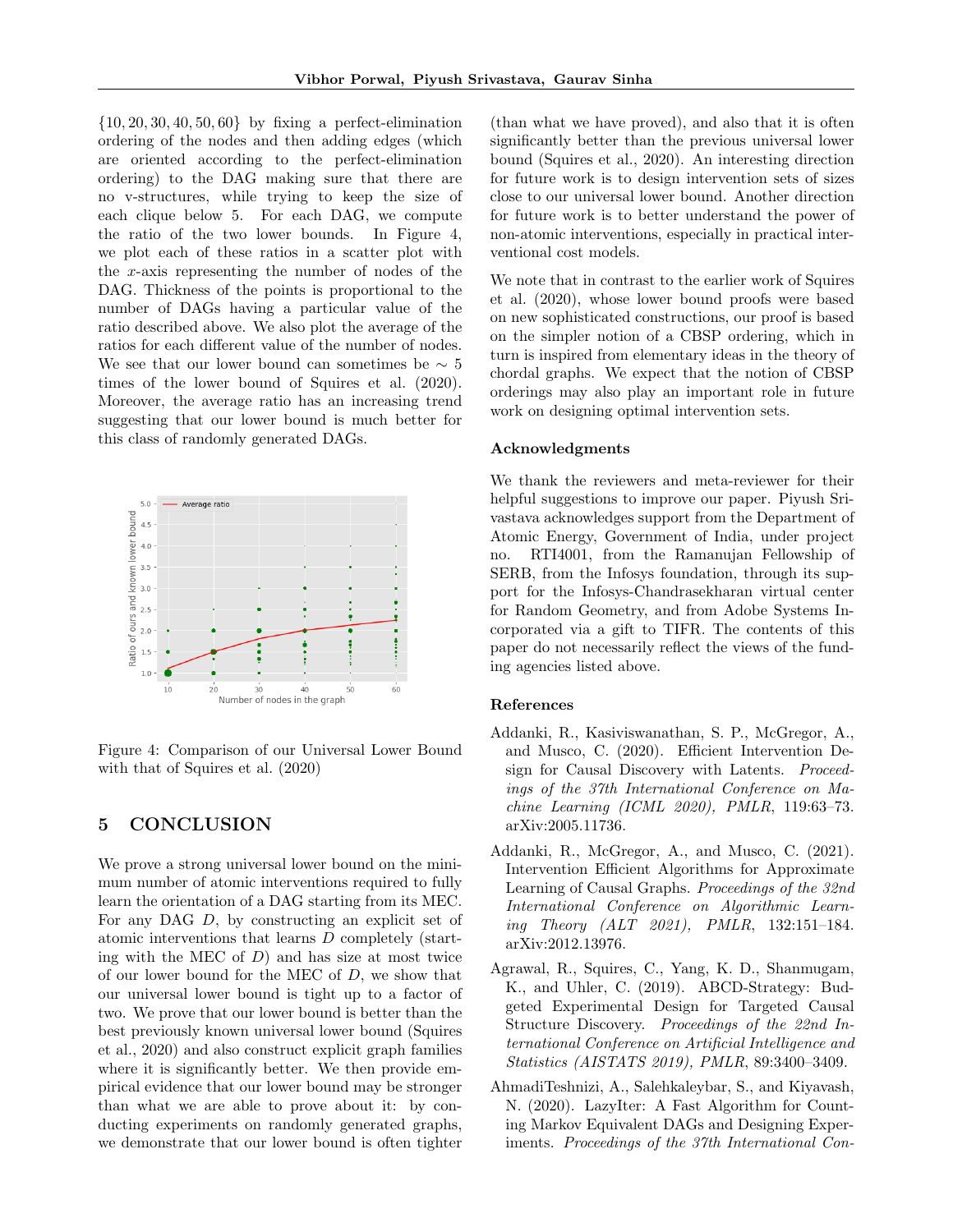ference on Machine Learning (ICML 2020), PMLR, 119:125–133.

- Andersson, S. A., Madigan, D., and Perlman, M. D. (1997). A Characterization of Markov Equivalence Classes for Acyclic Digraphs. Annals of Statistics,  $25(2):505-541.$
- Blair, J. R. S. and Peyton, B. (1993). An Introduction to Chordal Graphs and Clique Trees. In Graph Theory and Sparse Matrix Computation, volume 56 of The IMA Volumes in Mathematics and its Applications, pages 1–29. Springer.
- Bottou, L., Peters, J., Quiñonero-Candela, J., Charles, D. X., Chickering, D. M., Portugaly, E., Ray, D., Simard, P., and Snelson, E. (2013). Counterfactual Reasoning and Learning Systems: The Example of Computational Advertising. Journal of Machine Learning Research, 14(65):3207–3260.
- Chickering, D. M. (1995). A Transformational Characterization of Equivalent Bayesian Network Structures. Proceedings of the 11th Conference on Uncertainty in Artificial Intelligence (UAI 1995), pages 87–98. arXiv:1302.4938.
- Eberhardt, F. (2008). Almost Optimal Intervention Sets for Causal Discovery. Proceedings of the 24th Conference on Uncertainty in Artificial Intelligence (UAI 2008). arXiv:1206.3250.
- Eberhardt, F., Glymour, C., and Scheines, R. (2005). On the Number of Experiments Sufficient and in the Worst Case Necessary to Identify All Causal Relations Among N Variables. Proceedings of the 21st Conference on Uncertainty in Artificial Intelligence (UAI 2005). arXiv:1207.1389.
- Friedman, N. (2004). Inferring Cellular Networks Using Probabilistic Graphical Models. Science, 303(5659):799–805.
- Ghassami, A., Salehkaleybar, S., Kiyavash, N., and Bareinboim, E. (2018). Budgeted Experiment Design for Causal Structure Learning. Proceedings of the 35th International Conference on Machine Learning, (ICML 2018), PMLR, 80:1719–1728.
- Glymour, C., Zhang, K., and Spirtes, P. (2019). Review of Causal Discovery Methods Based on Graphical Models. Frontiers in Genetics, 10:524.
- Greenewald, K., Katz, D., Shanmugam, K., Magliacane, S., Kocaoglu, M., Boix Adsera, E., and Bresler, G. (2019). Sample Efficient Active Learning of Causal Trees. Proceedings of 33rd Annual Conference on Neural Information Processing Systems (NeurIPS 2019).
- Hagberg, A. A., Schult, D. A., and Swart, P. J. (2008). Exploring Network Structure, Dynamics, and Function using NetworkX. Proceedings of the 7th Python in Science Conference (SciPy 2008), pages 11–15.
- Hauser, A. and Bühlmann, P. (2012). Characterization and Greedy Learning of Interventional Markov Equivalence Classes of Directed Acyclic Graphs. Journal of Machine Learning Research, 13:2409– 2464.
- Hauser, A. and Bühlmann, P. (2014). Two Optimal Strategies for Active Learning of Causal Models from Interventional Data. International Journal of Approximate Reasoning, 55(4):926–939.
- He, Y.-B. and Geng, Z. (2008). Active Learning of Causal Networks with Intervention Experiments and Optimal Designs. Journal of Machine Learning Research, 9(84):2523–2547.
- Hyttinen, A., Eberhardt, F., and Hoyer, P. O. (2013a). Experiment Selection for Causal Discovery. Journal of Machine Learning Research, 14(57):3041–3071.
- Hyttinen, A., Hoyer, P. O., Eberhardt, F., and Jarvisalo, M. (2013b). Discovering Cyclic Causal Models with Latent Variables: A General SAT-Based Procedure. Proceedings of the 29th Confrence on Uncertainty in Artificial Intelligence (UAI 2013). arXiv:1309.6836.
- Kocaoglu, M., Dimakis, A., and Vishwanath, S. (2017). Cost-Optimal Learning of Causal Graphs. Proceedings of the 34th International Conference on Machine Learning (ICML 2017), PMLR, 70:1875– 1884. arXiv:1703.02645.
- Lindgren, E. M., Kocaoglu, M., Dimakis, A. G., and Vishwanath, S. (2018). Experimental Design for Cost-Aware Learning of Causal Graphs. arXiv preprint arXiv:1810.11867.
- Meek, C. (1995). Causal Inference and Causal Explanation with Background Knowledge. Proceedings of the 11th Conference on Uncertainty in Artificial Intelligence (UAI 1995), pages 403–410. arXiv:1302.4972.
- Pearl, J. (2009). Causality: Models, Reasoning and Inference. Cambridge University Press, USA, 2nd edition.
- Shanmugam, K., Kocaoglu, M., Dimakis, A. G., and Vishwanath, S. (2015). Learning Causal Graphs with Small Interventions. Proceedings of the 29th Annual Conference on Neural Information Processing Systems (NeurIPS 2015), pages 3195–3203. arXiv:1511.00041.
- Shen, X., Ma, S., Vemuri, P., Simon, G., and The Alzheimer's Disease Neuroimaging Initiative (2020). Challenges and Opportunities with Causal Discovery Algorithms: Application to Alzheimer's Pathophysiology. Scientific Reports, 10:2975.
- Squires, C. (2018). Causaldag Python Package. BSD License. Available from https://github.com/uhlerlab/causaldag.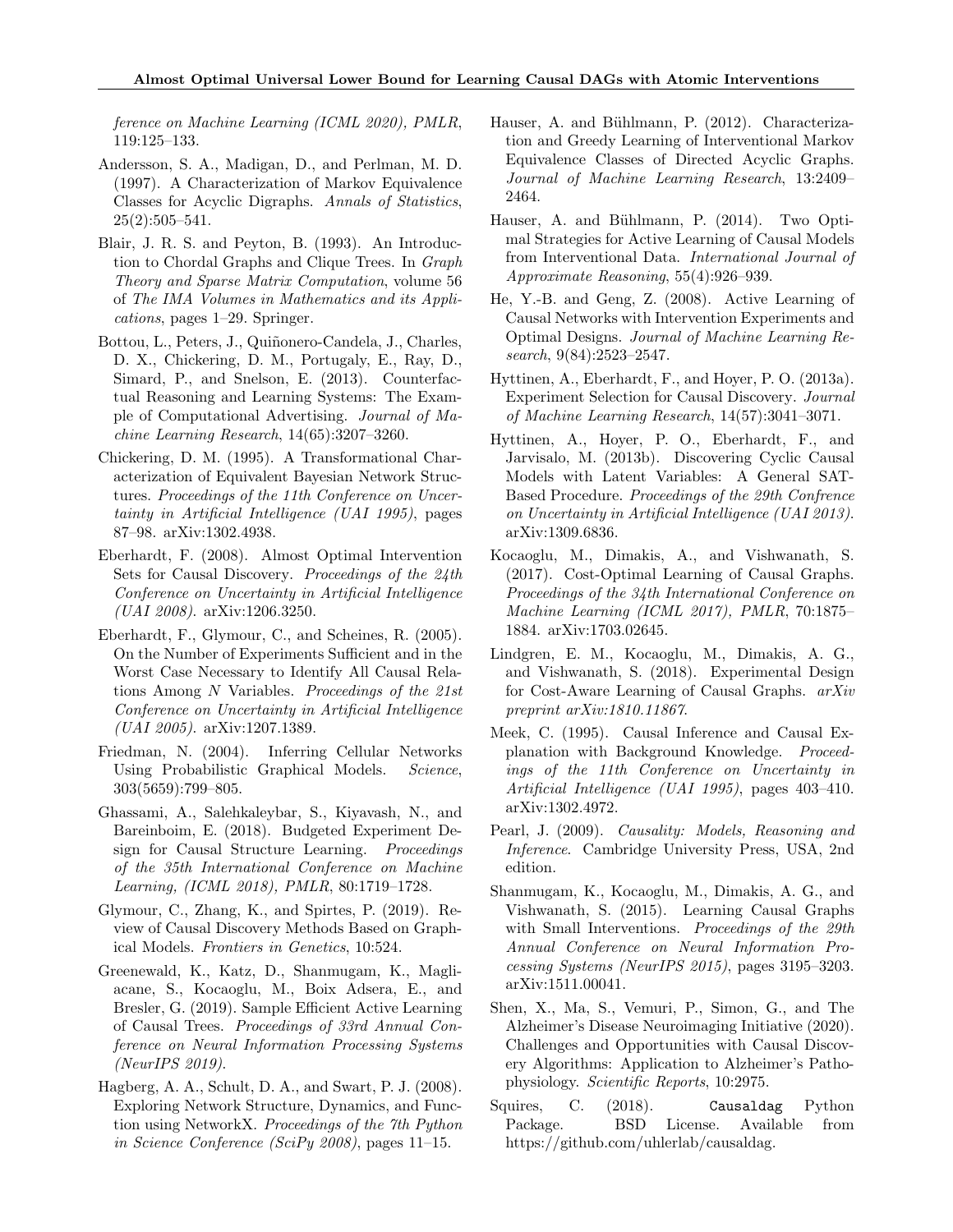- Squires, C., Magliacane, S., Greenewald, K. H., Katz, D., Kocaoglu, M., and Shanmugam, K. (2020). Active Structure Learning of Causal DAGs via Directed Clique Trees. Proceedings of 34th Annual Conference on Neural Information Processing Systems (NeurIPS 2020). arXiv:2011.00641.
- Tarjan, R. E. and Yannakakis, M. (1984). Simple Linear-Time Algorithms to Test Chordality of Graphs, Test Acyclicity of Hypergraphs, and Selectively Reduce Acyclic Hypergraphs. SIAM Journal on Computing, 13(3):566–579.
- Verma, T. S. and Pearl, J. (1990). Equivalence and Synthesis of Causal Models. Proceedings of the 6th Conference on Uncertainty in Artificial Intelligence (UAI 1990), pages 220–227. arXiv:1304.1108.
- Wienöbst, M., Bannach, M., and Liskiewicz, M. (2021). Polynomial-Time Algorithms for Counting and Sampling Markov Equivalent DAGs. Proceedings of the 35th AAAI Conference on Artificial Intelligence (AAAI 2021), pages 12198–12206. arXiv:2012.09679.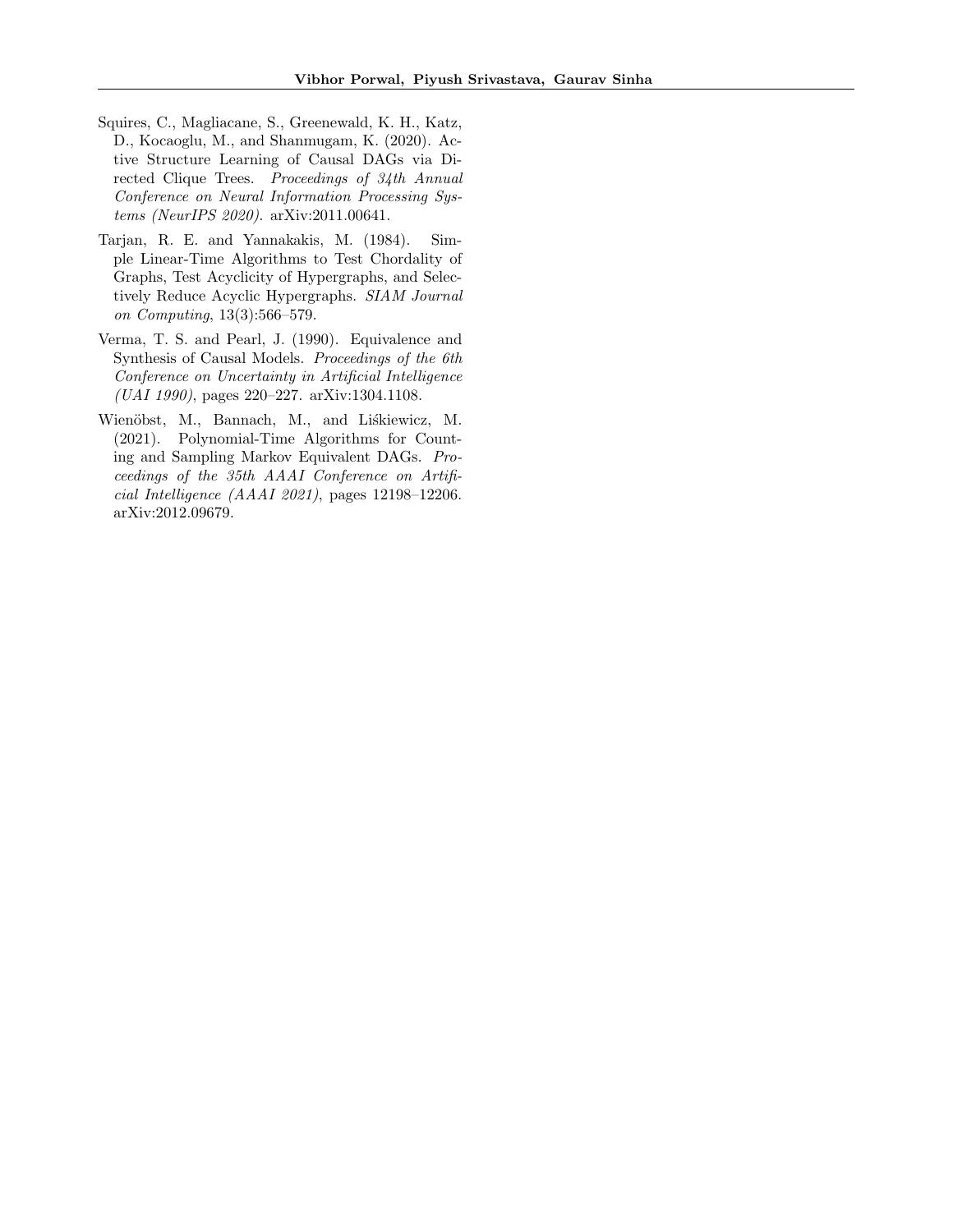# Supplementary Material: Almost Optimal Universal Lower Bound for Learning Causal DAGs with Atomic Interventions

## A PROOF OF LEMMA 3.4 OF THE MAIN PAPER

Here, we provide the proof of Lemma 3.4 of the main paper. As stated there, the lemma follows from well-known ideas in the theory of chordal graphs. The following generalization of the definition of the clique block property P1 of Definition 3.2 will be useful in the proof.

**Definition A.1** (A-clique block ordering). Let D be a DAG and A a subset of vertices of D. Let  $\sigma$  be a topological ordering of D. Let the elements of A be  $a_1, a_2, \ldots, a_k$ , arranged so that  $\sigma(a_i) < \sigma(a_i)$  whenever  $i < j$ . Define  $L_1^A(\sigma)$  to be the set of nodes u which occur before or at the same position as  $a_1$  in  $\sigma$  i.e.,  $\sigma(u) \leq \sigma(a_1)$ . Similarly, for  $2 \le i \le k$ , define  $L_i^A(\sigma)$  to be the set of nodes which occur in  $\sigma$  before or at the same position as  $a_i$ , but strictly after  $a_{i-1}$  (i.e.,  $\sigma(a_{i-1}) < \sigma(u) \leq \sigma(a_i)$ ). Then,  $\sigma$  is said to be an A-clique block ordering of D if  $\cup_{i=1}^k L_i^A(\sigma)$  is the set of all vertices of D, and for each  $1 \le i \le k$ ,  $L_i^A(\sigma)$  is a (not necessarily maximal) clique in skeleton  $(D)$ .

The following observation is immediate with this definition.

**Observation A.2.** Let D be a DAG without v-structures, and let A be the set of maximal-clique-sink vertices of D. Then, a topological ordering  $\sigma$  of D satisfies property P1 of Definition 3.2 if and only if  $\sigma$  is an A-clique block ordering of D.

Proof. The "if" direction follows from the definition. For the "only if" direction, we note that since every vertex of D must be contained in some maximal clique C of skeleton (D), and since  $C = \{s\} \cup pa_D(s)$  for some maximal-clique-sink vertex s, it follows that every vertex of D must lie in some  $L_i(\sigma)$  if  $\sigma$  satisfies the clique block property P1. П

We also note the following simple property of A-clique block orderings.

**Observation A.3.** Let D be a DAG without v-structures, and let  $\sigma$  be a topological ordering of D. Let A and B be subsets of vertices of D such that  $A \subseteq B$ . If  $\sigma$  is an A-clique block ordering of D, then it is also a B-clique block ordering of D.

*Proof.* When  $A = B$ , there is nothing to prove. Thus, we can assume that there must exist a  $b \in B \setminus A$ . We consider the case when  $B = A \cup \{b\}$ . The general case then follows by straightforward induction on the size of  $|B \setminus A|$ .

For  $1 \leq i \leq |A|$ , let  $L_i^A(\sigma)$  be as in the definition of the A-clique block orderings. Let i be the unique index such that  $b \in L_i^A(\sigma)$ . Now, for  $j < i$ , define  $L_j^B(\sigma) := L_j^A(\sigma)$ , and for  $j \geq i+1$ , define  $L_{j+1}^B(\sigma) := L_j^A(\sigma)$ . By construction, for  $1 \leq j \leq i-1$  and  $i+2 \leq j \leq |A|+1$ , the  $L_j^B(\sigma)$  are cliques in skeleton  $(D)$ . Further define

$$
L_i^B(\sigma) := \left\{ u \in L_i^A(\sigma) \mid \sigma(u) \le \sigma(b) \right\},\
$$
and  

$$
L_{i+1}^B(\sigma) := L_i^A(\sigma) \setminus L_i^B(\sigma).
$$

Again,  $L_i^B(\sigma)$  and  $L_{i+1}^B(\sigma)$  are also cliques in skeleton  $(D)$  since they are subsets of the clique  $L_i(\sigma)$ . Further, by construction,  $\bigcup_{j=1}^{|B|} L_j^B(\sigma) = \bigcup_{j=1}^{|A|} L_j^A(\sigma)$ . This shows that  $\sigma$  is also a B-clique block ordering.  $\Box$ 

We can now state the main technical lemma required for the proof of Lemma 3.4 of the main paper.

**Lemma A.4.** Let D be a DAG without v-structures. Let S be the set of maximal-clique-sink vertices of D. Then, there exists a maximal clique  $C$  of skeleton  $(D)$  with the following two properties: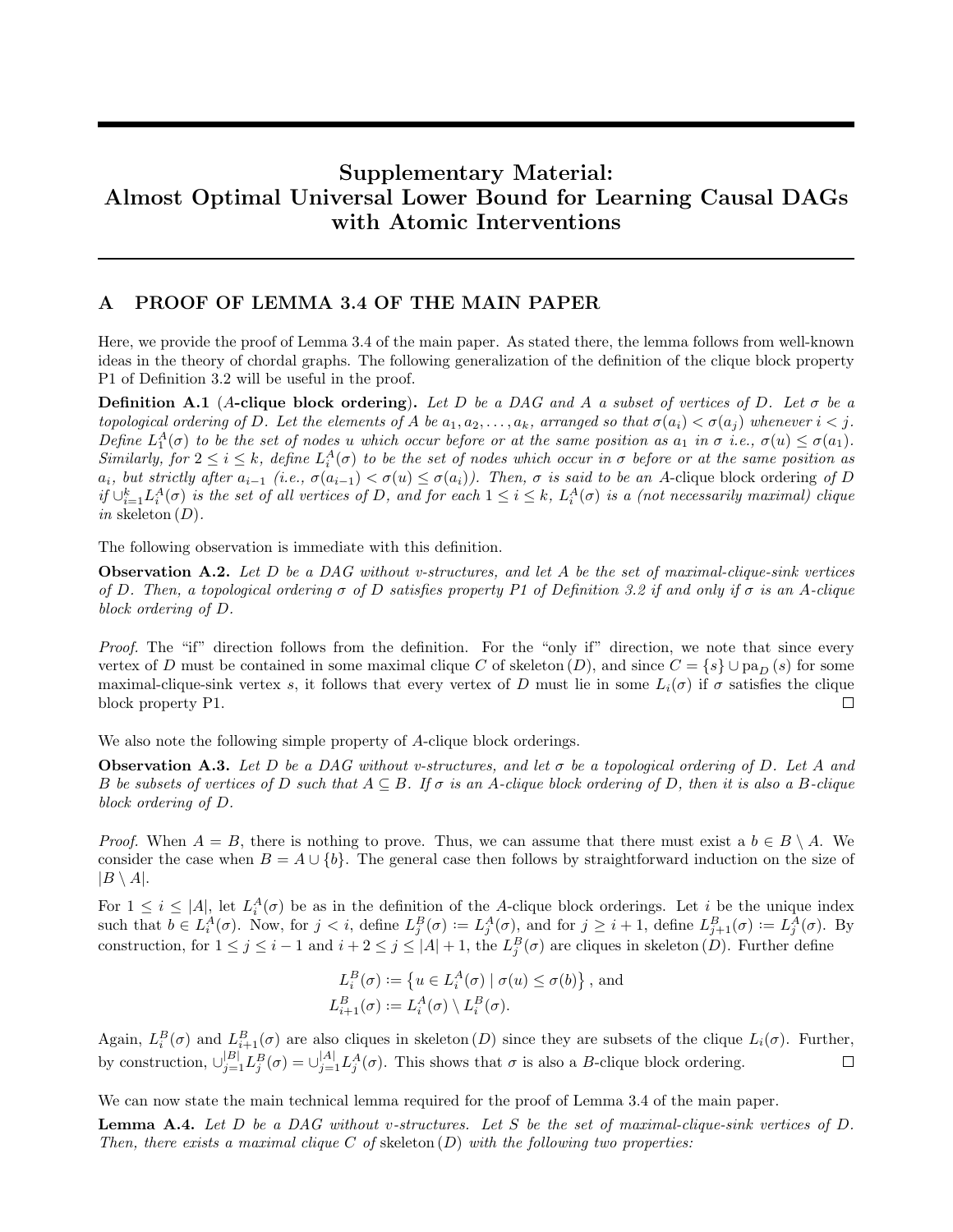- 1. If  $u \in C$  then  $\text{pa}_D(u) \subseteq C$ . That is, if  $u \in C$  and  $v \notin C$ , then the edge  $v \to u$  is not present in D.
- 2. Let S' be the set of maximal-clique-sink nodes of the induced DAG D[V \ C], where V is the set of nodes of D. Then S' is a subset of  $S \setminus \{\sin k_D (C)\}.$

Proof. As already alluded to in the main paper, the proof of item 1 uses ideas that are very similar to the "maximal cardinality search" algorithm for chordal graphs (Tarjan and Yannakakis (1984), see also Corollary 2 of Wienöbst et al. (2021)). Fix an arbitrary topological ordering  $\tau$  of D, and let  $v_1 = \tau(1)$  be the top vertex in  $\tau$ . Note that  $v_1$  has no parents in D, so any vertices adjacent to  $v_1$  in D are children of  $v_1$ . Let C' be the set of these children of  $v_1$  in D. If C' is empty, then  $v_1$  is isolated in D and we are done with the proof of item 1 after taking  $C = v_1$ . So, assume that C' is not empty, and let its elements be  $c_1, c_2, \ldots c_k$ , arranged so that  $\tau(c_i) < \tau(c_j)$  whenever  $i < j$ . Now, define the sets  $C_i'$ , where  $1 \leq i \leq k$  as follows. First,  $C_1' := \{v_1, c_1\}$ . For  $2\leq i\leq k,$ 

$$
C'_{i} := \begin{cases} C'_{i-1} \cup \{c_i\} & \text{if } C'_{i-1} \subseteq \text{pa}_D(c_i), \\ C'_{i-1} & \text{otherwise.} \end{cases}
$$
(1)

Define  $C := C'_{k}$ . Note that by construction, C is a clique. Note also the following property of this construction: for any  $i, c_i \notin C$  if and only if there exists  $1 \leq j < i$  such that  $c_j \in C$  and  $c_j$  is not adjacent to  $c_i$  in D.

We now claim that C is also a maximal clique. For, if not, let  $u \notin C$  be such that u is adjacent to every vertex in C. Then, we must have  $u = c_i$  for some i (since  $v_1 \in C$ , and only the children of  $v_1$  are adjacent to  $v_1$  in D). But then, since  $u = c_i \notin C$ , there must exist some  $c_j$ ,  $j < i$ , such that  $c_j \in C$  is not adjacent to  $u = c_i$ , which is a contradiction to the assumption of u being adjacent to every vertex of C.

We now claim that if  $v \notin C$ , then for all  $u \in C$ , the edge  $v \to u$  is not present in D. Suppose, if possible, that there exist  $v \notin C$  and  $u \in C$  such that  $v \to u$  is present in D. By the choice of  $v_1$  as a top vertex in a topological order, we must have  $u \neq v_1$ . Thus, u must be a child of  $v_1$  in D. Suppose  $u = c_i$ , for some  $i \in [k]$ . Then, v must also be a child of  $v_1$ , for otherwise  $v \to c_i \leftarrow v_1$  would be a v-structure in D. Thus,  $v = c_j$  for some  $j < i$ . Since  $c_j = v \notin C$ , there exists some  $\ell < j$  such that  $c_\ell \in C$  and  $c_\ell$  and  $v = c_j$  are not adjacent. But then  $c_\ell \to c_i \leftarrow c_j$ is a v-structure in  $D$ , so we again get a contradiction. This proves item 1 of the lemma for the clique  $C$ .

Item 2 of the lemma trivially follows if  $V \setminus C$  is empty, therefore, we are interested in the case when  $V \setminus C$ is non-empty. Now consider the induced DAG  $H := D[V \setminus C]$ . Since D has no v-structures, neither does H. Thus, by Observation 3.1 of the main paper, the maximal-clique-sink nodes of H and the maximal cliques of skeleton  $(H)$  are in one-to-one correspondence: for each maximal clique  $C'$  of skeleton  $(H)$ , there is a unique vertex  $\sinh_H(C')$  of H such that  $C' = {\sinh_H(C') } \cup \mathrm{pa}_H(\sinh_H(C')).$ 

Consider now a maximal-clique-sink vertex s' of H. There exists then a maximal clique  $C'$  of skeleton  $(H)$  such that  $s' = \sin k_H (C')$ . Also, since H is an induced subgraph of D, there must exist a maximal clique C'' of skeleton (D) such that  $C'' \supseteq C'$ . In fact, we must further have  $C'' \cap (V \setminus C) = C'$ , for otherwise C' would not be a maximal clique of H. Let  $t := \sin k_D (C'')$ . We will show that  $t = s'$ . Note first that we cannot have  $t \in C$ , for then, by item 1,  $C'' = \{t\} \cup pa_D(t)$  would be contained in C, and would not therefore contain  $C' \subseteq V \setminus C$ . Thus, t must be a node in  $V \setminus C$ . But then  $C'' \cap (V \setminus C) = C'$  implies that t must in fact be in C', and must therefore be equal to  $s' = \sin k_H (C')$ . We thus see that any maximal-clique-sink vertex s' of H is also a maximal-clique-sink vertex of D. Item 2 of the lemma then follows by noting that  $\sin k_D (C)$  is the only maximal-clique-sink vertex of D not contained in  $V \setminus C$ .  $\Box$ 

We are now ready to prove Lemma 3.4 of the main paper.

Proof of Lemma 3.4 of the main paper. We prove this claim by induction on the number of nodes in D. The claim of the lemma is trivially true when D has only one node. Now, fix  $n > 1$ , and assume the induction hypothesis that every DAG without v-structures which has at most  $n - 1$  nodes admits a topological ordering that satisfies the clique block property P1 of Definition 3.2. We will complete the induction by showing that if D is a DAG without v-structures which has n nodes, then D also admits a topological ordering that satisfies the clique block property P1 of Definition 3.2.

Let the maximal clique C of D be as guaranteed by Lemma A.4 above. If all the nodes of D are contained in  $C$ , then the total ordering on the vertices of the clique  $C$  in  $D$  trivially satisfies the clique block property. Therefore,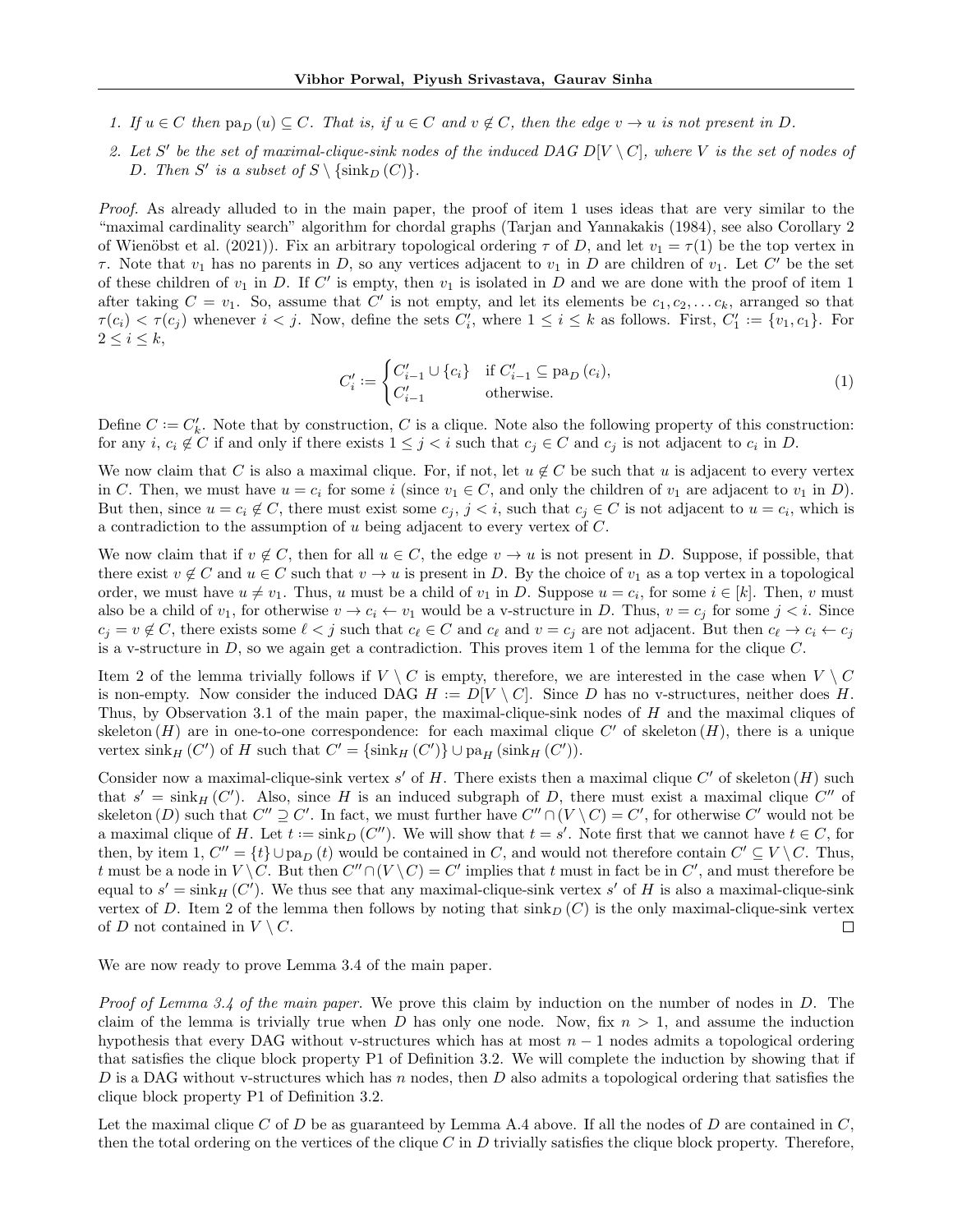we assume henceforth that  $V \setminus C$  is non-empty. Thus, the induced DAG  $H := D[V \setminus C]$  is a DAG on at most  $n-1$  nodes. Let S' be the set of maximal-clique-sink nodes of H, and let S be the set of maximal-clique-sink nodes of D. By the induction hypothesis, H has a topological ordering  $\tau$  which satisfies the clique block property. Equivalently, by Observation A.2,  $\tau$  is an S'-clique block ordering of H.

Consider now the ordering  $\sigma$  of D obtained by listing first the vertices of the clique C in the total order imposed on them by the DAG D, followed by the vertices of  $V \setminus C$  in the order specified by  $\tau$ . By item 1 of Lemma A.4, there is no directed edge in D from a vertex in  $V \setminus C$  to a vertex in C, so we get that  $\sigma$  is in fact a topological ordering of D.

Define  $T = S' \cup \sin k_D (C)$ . We now observe that  $\sigma$  is a T-clique block ordering of D, with  $L_1^T(\sigma) = C$  and  $L_{i+1}^T(\sigma) = L_i^{S'}(\tau)$ , for  $1 \leq i \leq |S'|$ . By item 2 of Lemma A.4, we have  $T \subseteq S$ . Thus, by Observation A.3,  $\sigma$  is also an S-clique block ordering of D, and therefore (by Observation A.2) satisfies the clique block property P1 of Definition 3.2. П

## B OTHER OMITTED PROOFS

## B.1 Proof of Observation 3.1

*Proof of Observation 3.1 of main paper.* Let C be a maximal clique of skeleton  $(D)$ . Since the induced subgraph  $D[C]$  is a DAG, there is at least one node s in  $D[C]$  with out-degree 0. Thus, for all  $v \in C, v \neq s$  we have,  $v \to s$ , which implies that  $C \setminus \{s\} \subseteq \text{pa}_D(s)$ . Now,  $\text{pa}_D(s) \cup \{s\}$  must be a clique as D does not contain v-structures. Thus, we must indeed have pa<sub>D</sub> (s) = C \{s} since C is maximal. We thus see that there is a unique  $s \in C$  such that  $C = \text{pa}_D(s) \cup \{s\}.$ 

Now, suppose, if possible that there exist distinct maximal cliques  $C_1$  and  $C_2$  of skeleton  $(D)$  such that  $\sinh_D (C_1) = \sinh_D (C_2) = s$ . Since  $C_1$  and  $C_2$  are distinct maximal cliques, there must exist  $a \in C_1 \setminus C_2, b \in C_1$  $C_2 \setminus C_1$  such that a is not adjacent to b. But then, since we have  $a \in \text{pa}_D(s)$  and  $b \in \text{pa}_D(s)$ , we would have a v-structure  $a \to s \leftarrow b$ , which is a contradiction to the hypothesis that D has no v-structures.  $\Box$ 

### B.2 Proof of Proposition 3.5

Proof of Proposition 3.5 from the main paper. We use the same notation as in the proof of Theorem 3.3.

- 1. Since  $y \in Y_a$ , there exists  $u \in C^a$  such that u is not adjacent to y in D. But then, if  $z \in S^a$ , we get the v-structure  $u \to z \leftarrow y$ , which is a contradiction to D not having any v-structures. This proves item 1 of the proposition.
- 2. Consider the clique  $C := \{x\} \cup pa_D(x)$ . There exists a maximal clique  $C'$  in skeleton  $(D)$  such that  $C' \supsetneq C$ , since x is not a maximal-clique-sink node. Set  $y := \sin k_D (C')$ . Since x is not a maximal-cliquesink node in D, we thus have  $x \in C \subseteq pa_D(y)$ , so that y is a child of x. We also have  $y \in S^a$  since  $C^a \subseteq \{x\} \cup \text{pa}_D(x) = C \subseteq \text{pa}_D(y)$ , where the first inclusion comes from the assumption that  $x \in \{a\} \cup S^a$ . The fact that  $S^a$  is non-empty follows by applying the item with  $x = a$ , and noticing that, by construction, a is not a maximal-clique-sink vertex in D. This follows since  $a \in L_i(\sigma)$  has a child (namely, b) in  $L_i(\sigma)$ , while by the definition of the  $L_i$ , only the last vertex in  $L_i(\sigma)$  is a maximal-clique-sink node of D. This proves item 2 of the proposition.
- 3. Since x is a maximal-clique-sink node in  $H = D[S^a], C := \{x\} \cup pa_H(x)$  is a maximal clique in skeleton  $(H)$ , and thereby a clique in skeleton  $(D)$ . However, note that  $C' := C \cup C^a$  is also a clique in skeleton  $(D)$ , since both C and  $C^a$  are cliques in skeleton  $(D)$ , and as  $C \subseteq S^a$ , every vertex in C is adjacent to every vertex in  $C^a$ . Thus, there exists a maximal clique  $C''$  in skeleton  $(D)$  such that  $C' \subseteq C''$ .

Consider  $y := \sin k_D (C'')$ . Suppose, if possible, that  $x \neq y$ . Then we must have  $x \in pa_D (y)$  (since  $x \in C''$ ), and also that  $C^a \subseteq \text{pa}_D(y)$  (as  $C^a \subseteq C''$ ). Thus, we must have  $y \in S^a$ . But then, we get that  ${y} \cup C \subseteq C'' \cap S^a$ , which contradicts the assumption that C is a maximal clique in H. Thus, we must have  $x = y$ , so that x is a maximal-clique-sink node in D. This proves item 3 of the proposition.  $\Box$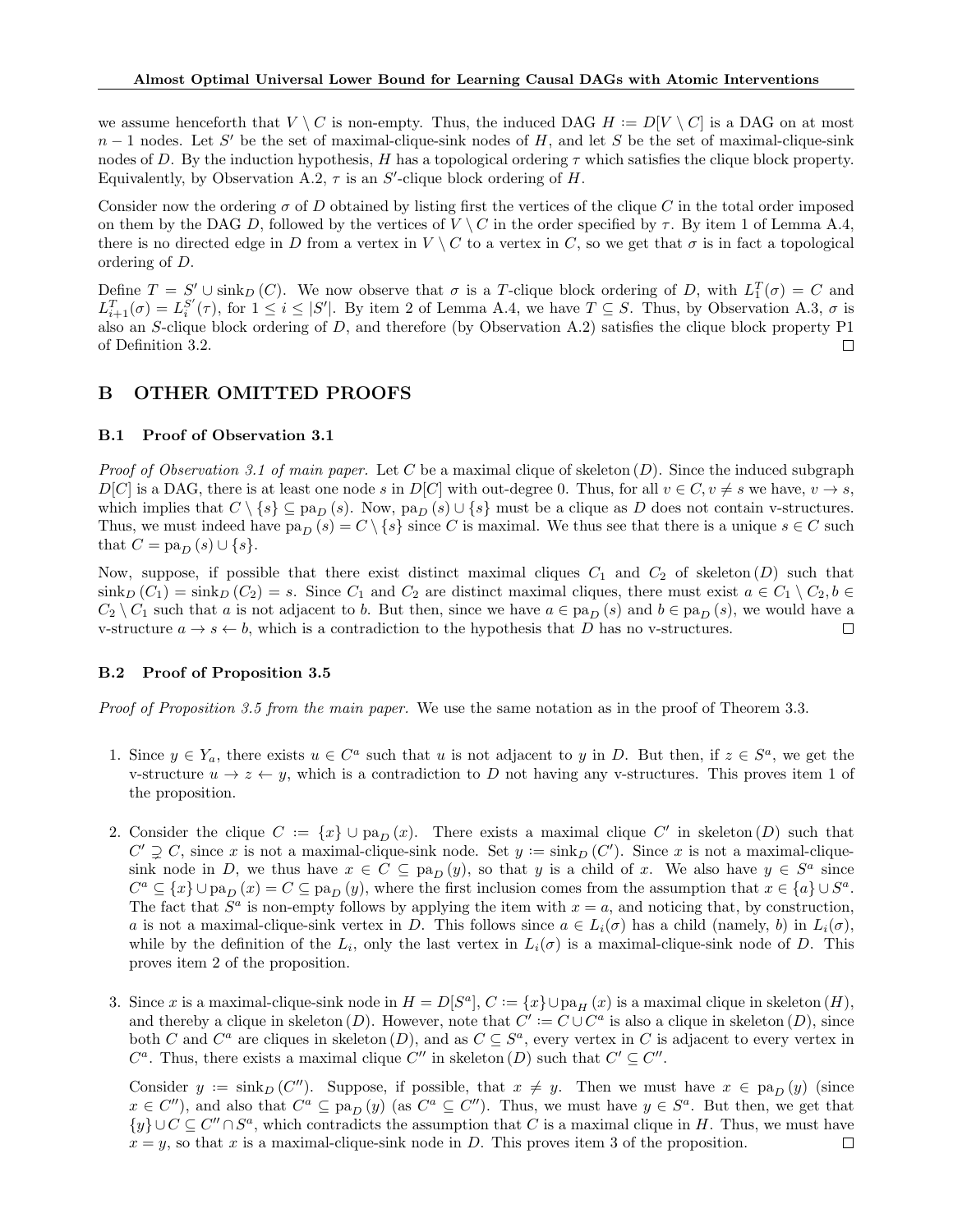## B.3 Proof of Theorem 3.7

For use in this subsection and the next, we recall the characterization of  $\mathcal I$ -essential graphs (Theorem 2.1) from the main paper. Recall that in the main paper, this characterization was only used in the setting of DAGs without v-structures, in the proof of Theorem 3.6. Here, we will need to use it in the setting of general graphs. (Figure 1 in the statement of the theorem can be found in the main paper). Recall also that we always assume that every intervention set contains the empty intervention, but the empty intervention is not counted in the size of an intervention set.

Theorem 2.1 (Characterization of  $I$ -essential graphs, Definition 14 and Theorem 18 of Hauser and Bühlmann (2012)). Let D be a DAG and I an intervention set. A graph H is an I-essential graph of D if and only if H has the same skeleton as D, all directed edges of H are directed in the same direction as in D, all v-structures of D are directed in H, and

- 1. H is a chain graph with chordal chain components.
- 2. For any three vertices a, b, c of H, the subgraph of H induced by a, b and c is not  $a \to b c$ .
- 3. If  $a \to b$  in D (so that a, b are adjacent in H) and there is an intervention  $J \in \mathcal{I}$  such that  $|J \cap \{a, b\}| = 1$ , then  $a \rightarrow b$  is directed in H.
- 4. Every directed edge  $a \to b$  in H is strongly *L*-protected. An edge  $a \to b$  in H is said to be strongly *L*protected if either (a) there is an intervention  $J \in \mathcal{I}$  such that  $|J \cap \{a, b\}| = 1$ , or (b) at least one of the four graphs in Figure 1 appears as an induced subgraph of H, and  $a \rightarrow b$  appears in that induced subgraph in the configuration indicated in the figure.

**Remark B.1.** Strictly speaking, Theorem 18 of Hauser and Bühlmann (2012) only identifies the class of all I-essential graphs. However, it is well known, and follows easily from their results that H satisfies all the four items in the statement of Theorem 2.1 along with the additional conditions in the theorem (i.e., H has the same skeleton as D, all directed edges of H are directed in the same direction as in D, and all v-structures of D are directed in H), if and only if  $H = \mathcal{E}_{\mathcal{I}}(D)$ .

For completeness, we provide a proof of the above folklore remark in Section E. Here, we proceed to the following easy and folklore corollary of the characterization Theorem 2.1 that has a proof similar to the proof of Lemma 1 of Hauser and Bühlmann (2014). For completeness, we provide this proof in Section F.

**Corollary B.2.** Let D be an arbitrary DAG, and let  $\mathcal I$  be any intervention set containing the empty set. Let CC be the set of chordal chain components of the essential graph  $\mathcal{E}(D) = \mathcal{E}_{\{\varnothing\}}(D)$  of D. For each  $S \in CC$ , define  $\mathcal{I}_S := \{I \cap S \mid I \in \mathcal{I}\}\$  to be the projection of the intervention set  $\mathcal I$  to  $S$ . Consider vertices a and b that are adjacent in D. Then, the edge between a and b is directed in the I-essential graph  $\mathcal{E}_I(D)$  if and only if one of the following conditions are true:

- 1. a and b are elements of distinct chain components of the observational essential graph  $\mathcal{E}(D)$  (so that the edge between a and b is already directed in  $\mathcal{E}(D)$ ).
- 2. a and b are in the same chain components  $S \in CC$  of  $\mathcal{E}(D)$  and the edge between a and b is directed in the  $\mathcal{I}_S\text{-}essential\ graph\ \mathcal{E}_{\mathcal{I}_s}(D[S])$  of the induced DAG D[S].

In particular,  $\mathcal{E}_{\mathcal{I}}(D) = D$  if and only if  $\mathcal{E}_{\mathcal{I}_S}(D[S]) = D[S]$  for every  $S \in CC$ .

We now use the corollary to prove Theorem 3.7.

*Proof of Theorem 3.7 from the main paper.* Corollary B.2 says that an intervention set  $\mathcal I$  learns  $D$  starting with  $\mathcal{E}(D)$  if and only if  $\mathcal{E}_{\mathcal{I}_S}(D[S]) = D[S]$  for every  $S \in CC$ . If  $\mathcal I$  is a set of atomic interventions, then for each  $I \in \mathcal I$ ,  $|I \cap S| = 0$  for all but one of the  $S \in CC$ . This means that if an intervention set  $\mathcal I$  of atomic interventions is such that  $\mathcal{E}_{\mathcal{I}}(D) = D$ , then  $|\mathcal{I}| = \sum_{S \in CC} |\mathcal{I}_S|$ , and  $\mathcal{E}_{\mathcal{I}_S}(D[S]) = D[S]$  for every  $S \in CC$ , where  $\mathcal{I}_S$  is a set of atomic interventions defined as in Corollary B.2. Since  $D[S]$  is a DAG without v-structures, by Theorem 3.6 we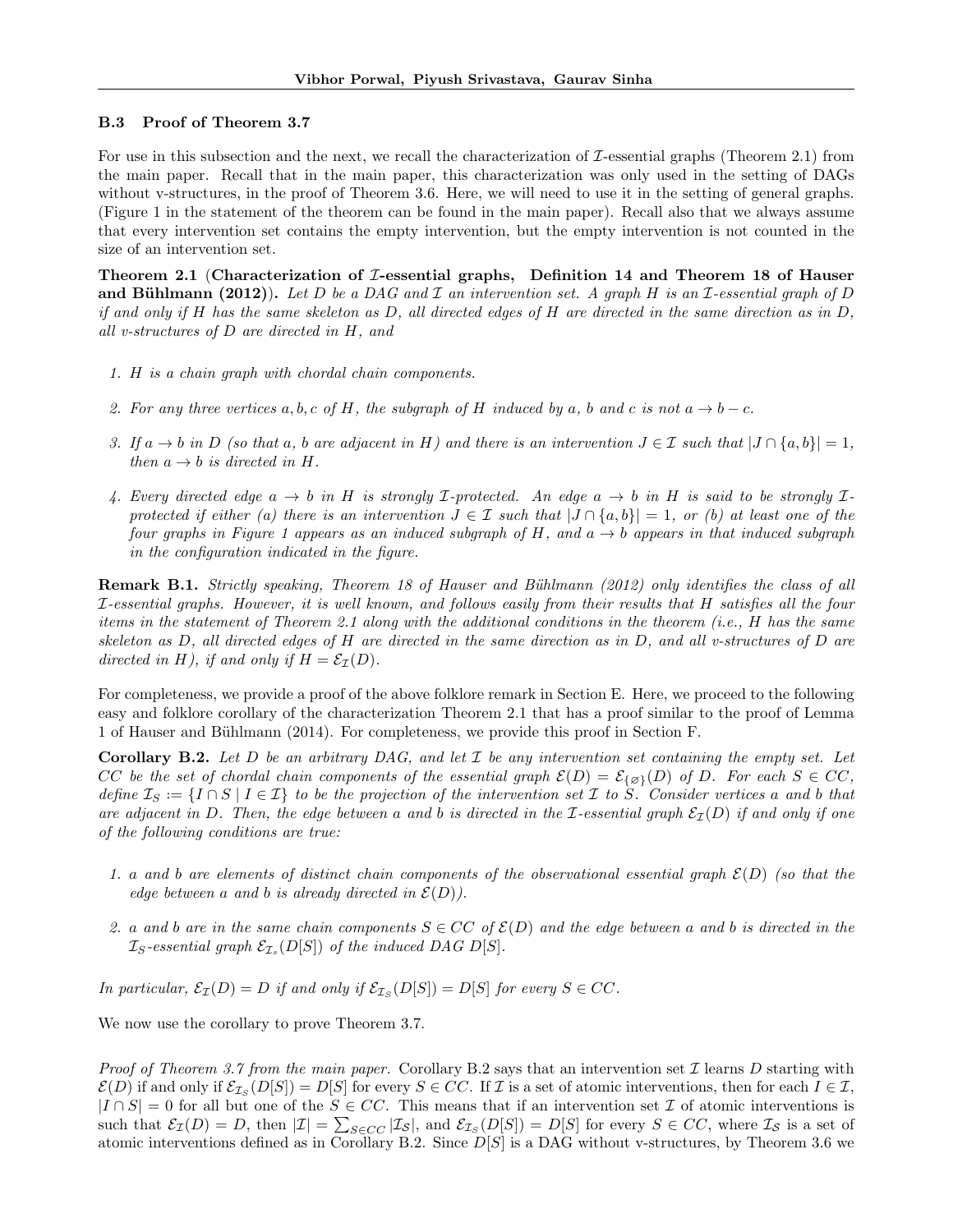have,  $|\mathcal{I}_{\mathcal{S}}| \geq \left\lceil \frac{|S| - r(S)}{2} \right\rceil$  $\frac{r(S)}{2}$  which implies,

$$
|\mathcal{I}| \ge \sum_{S \in CC} \left\lceil \frac{|S| - r(S)}{2} \right\rceil \ge \left\lceil \sum_{S \in CC} \frac{|S| - r(S)}{2} \right\rceil = \left\lceil \frac{n - r}{2} \right\rceil.
$$

 $\Box$ 

This completes the proof.

### B.4 Proof of Theorem 3.8

Proof of Theorem 3.8 from the main paper. Fix any topological ordering  $\sigma$  of D. Let the maximal cliques of D be  $C_1, \ldots, C_r$ , and let  $s_i := \sin k_D (C_i)$ , for  $i \in [r]$ . Observation 3.1 implies that each node of  $S = \{s_1, \ldots, s_r\}$ is distinct. We re-index these nodes according to the ordering  $\sigma$ , i.e.  $\sigma(s_i) < \sigma(s_i)$  when  $i < j$ . Consider the set  $I := V \setminus S$  of atomic interventions (note that  $|I| = n - r$ ). We show that  $\mathcal{E}_I(D) = D$ . Note that every edge of  $D$ , except those which have both end-points in  $S$ , has a single end-point in one of the interventions in  $I$ , and hence is directed in  $\mathcal{E}_I(D)$  (by item 3 of Theorem 2.1). We show now that all edges with both end-points in S are also oriented in  $\mathcal{E}_I(D)$ .

Suppose, if possible, that there exist  $s_i, s_j \in S$ , with  $i < j$  such that  $s_i$  and  $s_j$  are adjacent in skeleton  $(D)$ , so that the edge  $s_i \to s_j$  is present in D, but for which  $s_i - s_j$  is not directed in  $\mathcal{E}_I(D)$ . We derive a contradiction to this supposition. To start, choose an  $s_i, s_j$  as above with the smallest possible value of i. In particular, this choice implies that every edge of the form  $u \to s_i$  in D is directed in  $\mathcal{E}_I(D)$ .

Note that, by Observation 3.1,  $C_i = \{s_i\} \cup \text{pa}_D(s_i)$  and  $C_j = \{s_j\} \cup \text{pa}_D(s_j)$  are distinct maximal cliques in skeleton (D). Thus, there must exist an  $x \in C_i$  that is not a parent of  $s_j$  in D. Further, since  $\sigma(s_i) < \sigma(s_j)$ , all vertices of  $C_i$  appear before  $s_j$  in  $\sigma$ . Thus,  $x \in C_i$  that is not a parent of  $s_j$  in D is also not adjacent to  $s_j$ in skeleton  $(D)$ . Further, by the choice of i, the edge  $x \to s_i$  is directed in  $\mathcal{E}_I(D)$ . Thus, we have the induced subgraph  $x \to s_i - s_j$  in  $\mathcal{E}_I(D)$ . However, according to item 2 of Theorem 2.1, such a graph cannot appear as an induced subgraph of an I-essential graph  $\mathcal{E}_I(D)$ , and we have therefore reached the desired contradiction. It follows that  $\mathcal{E}_I(D)$  has no undirected edges, and is therefore the same as D.  $\Box$ 

### B.5 Proof of Theorem 3.9

Here we restate Theorem 3.9 and provide its proof.

**Theorem B.3** (Restatement of Theorem 3.9 from the main paper). Let D be an arbitrary DAG and let  $\mathcal{E}(D)$ be the chain graph with chordal chain components representing the MEC of D. Let CC denote the set of chain components of  $\mathcal{E}(D)$ , and  $r(S)$  the number of maximal cliques in the chain component  $S \in CC$ . Then, there exists a set I of atomic interventions of size at most  $\sum_{S \in CC} (|S| - r(S)) = n - r$ , such that I fully orients  $\mathcal{E}(D)$  $(i.e., \mathcal{E}_I(D) = D)$ , where n is the number of nodes in D, and r is the total number of maximal cliques in the chordal chain components of  $\mathcal{E}(D)$  (including chain components consisting of singleton vertices).

*Proof.* Theorem 3.8 implies that for each  $S \in CC$  there is a set  $\mathcal{I}_S$  of atomic interventions such that  $|\mathcal{I}_S| \leq$  $|S| - r(S)$  and  $\mathcal{E}_{\mathcal{I}_S}(D[S]) = D[S]$ . Now, let  $\mathcal{I} = \cup_{S \in CC} \mathcal{I}_S$ .  $\mathcal{E}_{\mathcal{I}}(D) = D$  by Corollary B.2, and  $|\mathcal{I}| = \sum_{S \in CC} |\mathcal{I}_S|$ , which means  $|\mathcal{I}| \leq \sum_{S \in CC} (|S| - r(S)) = n - r$ . This shows that there is a set of atomic interventions of size at most  $n - r$  which fully orients  $\mathcal{E}(D)$ .  $\Box$ 

### B.6 Proof of Lemma 3.10

Proof of Lemma 3.10 from the main paper. Let C be a (necessarily maximal) clique of G of size  $\omega$ . Since C is a maximal clique of the chordal graph G, there exists a perfect elimination ordering  $\sigma$  of G that starts with C (this is a consequence of the structure of the lexicographic breadth-first-search algorithm used to find perfect elimination orderings of chordal graphs: see, e.g., the paragraph before Proposition 1 of Hauser and Bühlmann  $(2014)$  and Algorithm 6 of Hauser and Bühlmann  $(2012)$  for a proof).

Now, let D be the DAG obtained by orienting the edges of G according to  $\sigma$  (i.e., the edge  $u - v \in G$  is directed as  $u \to v$  in D if and only if  $\sigma(u) < \sigma(v)$ . Suppose that sink $_D(C) = s$ . Note that C cannot contain the node  $\sin k_D (C')$  for any other maximal clique C' since, as  $\sigma$  starts with C, this would imply  $C' \subseteq C$  and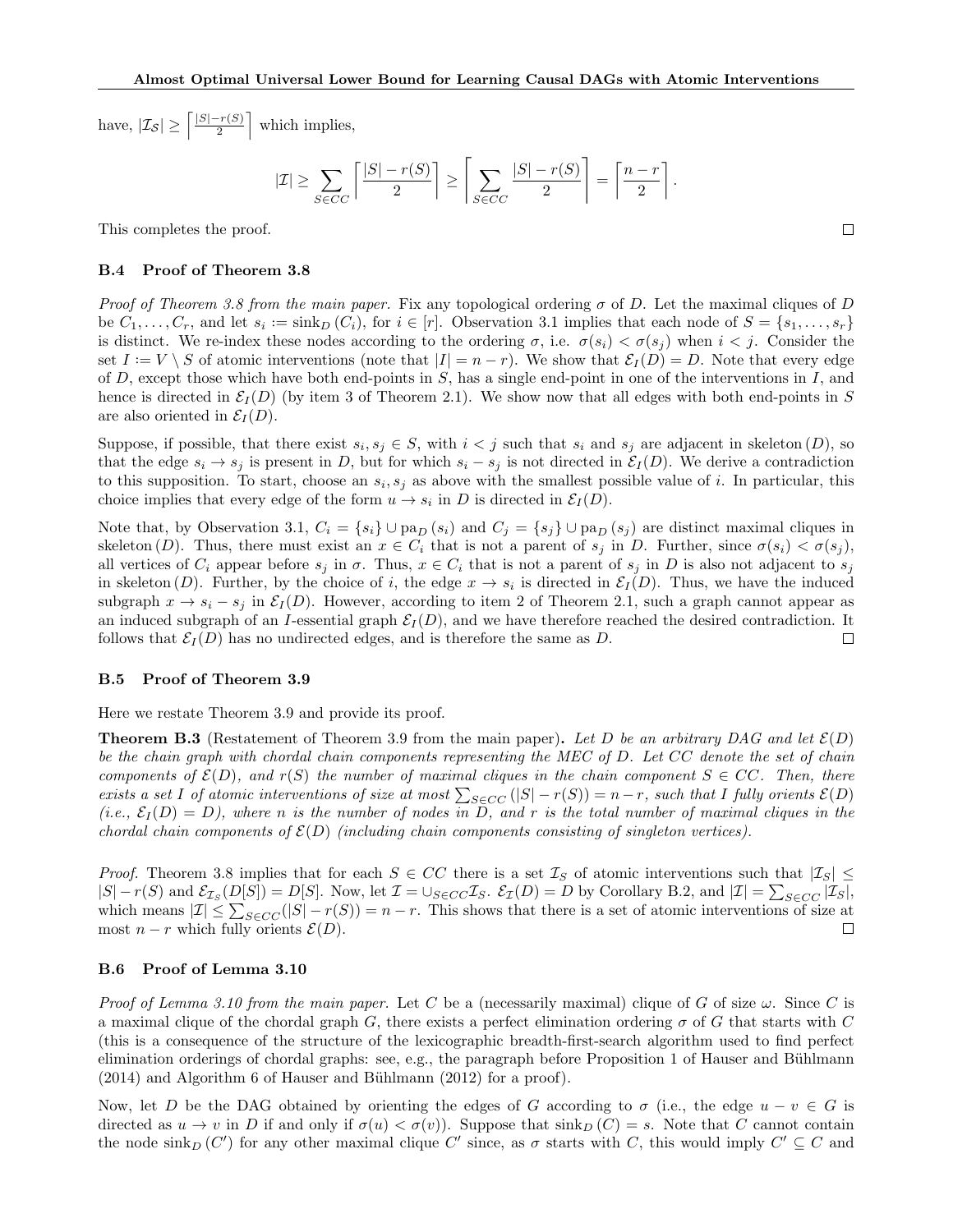would contradict the maximality of C'. Thus, there are  $|\mathcal{C}| - 1$  maximal-clique-sink nodes of D other than s by Observation 3.1, and, by the above observation, they occur in  $\sigma$  after C. Thus,  $n \geq |C| + |\mathcal{C}| - 1$ , which gives  $n - |\mathcal{C}| \geq \omega - 1$  as  $|C| = \omega$ .  $\Box$ 

# C VARIOUS EXAMPLE GRAPHS

In Section 3.2 of the main paper, we proved that our universal lower bound is always at least as good as the previous best universal lower bound given by Squires et al. (2020), and also gave examples of graph families where our bound is significantly better. We also pointed out that our lower bound and the lower bound of Squires et al. (2020) are close only in certain special circumstances. We now make give more details of these special cases.

We work with the same notation as that used in Lemma 3.10:  $G$  is an undirected chordal graph,  $n$  is the number of nodes in  $G, \omega$  is the size of its largest clique, and  $C$  is the set of its maximal cliques. From Lemma 3.10, it follows that for our lower bound of  $\left\lceil \frac{n-|\mathcal{C}|}{2} \right\rceil$  $\left[\frac{|C|}{2}\right]$  and the lower bound of  $\left[\frac{\omega}{2}\right] = \left[\frac{\omega-1}{2}\right]$  of Squires et al. (2020) to be equal, one of the following conditions must be true: either (i)  $n - |\mathcal{C}| = \omega - 1$ , or (ii)  $\omega$  is even and  $n - |\mathcal{C}| = \omega$ .

Now consider the perfect elimination ordering  $\sigma$  of G used in the proof of Lemma 3.10, and let D be the DAG with skeleton G constructed by orienting the edges of G in accordance with  $\sigma$ . Note that by the construction of σ, the ω vertices of a largest clique C of G are the first ω vertices in σ. Note also that n − |C| is the number of vertices in G that are *not* maximal-clique-sink nodes of  $D$  (by Observation 3.1).

Thus, it follows that condition (i) above for the two lower bounds to be equal can hold only when  $D$  is such that all nodes of G outside the largest clique C of G are maximal-clique-sink nodes of D. In other words,  $\sigma$  is a clique block ordering, in the sense of P1 of Definition 3.2 of a CBSP orderings, in which the first clique block  $L_1(\sigma)$  consists of the largest clique C, while all other clique blocks  $L_i(\sigma)$ ,  $i \geq 2$  are of size exactly 1. Similarly, condition (ii) above for the two lower bounds to be equal can hold only when  $D$  is such that all but one of the nodes of G outside the largest clique C of G are maximal-clique-sink nodes of  $G$ .

We now give examples of two special families of chordal graphs where the above conditions for the equality of the two lower bounds hold: Split graphs and k-trees. Here,  $\mathcal{C}(G)$  will denote the set of maximal cliques of graph G.

Split graphs. G is a split graph if its vertices can be partitioned into a clique C and an independent set  $Z$ . For such a G, one of the following possibilities must be true.

- 1.  $\exists x \in Z$  such that  $C \cup \{x\}$  is complete. In this case,  $C \cup \{x\}$  is a maximum clique and Z is a maximum independent set.
- 2.  $\exists x \in C$  such that  $Z \cup \{x\}$  is independent. In this case,  $Z \cup \{x\}$  is a maximum independent set and C is a maximum clique.
- 3. C is a maximal clique and Z is a maximal independent set. In this case, C must also be a maximum clique and Z a maximum independent set.

For each of these cases, we have  $n - |\mathcal{C}(G)| = \omega - 1$ , which implies  $\left\lceil \frac{n - |\mathcal{C}(G)|}{2} \right\rceil$  $\left\lfloor \frac{\mathcal{C}(G)}{2} \right\rfloor = \left\lfloor \frac{\omega}{2} \right\rfloor.$ 

k-trees. A k-tree is formed by starting with  $K_{k+1}$  (complete graph with  $k+1$  vertices) and repeatedly adding vertices in such a way that each added vertex  $v$  has exactly  $k$  neighbors, and such that these neighbors along with v form a clique. Thus, each added vertex creates exactly one clique of size  $k + 1$ . In particular, in a k-tree, all maximal cliques are of size  $k + 1$ . So, in a k-tree G with  $n = k + 1 + r$  nodes, we have,  $|\mathcal{C}(G)| = 1 + r$  and  $\omega = k + 1$ , which implies  $n - |\mathcal{C}(G)| = \omega - 1$ . Thus,  $\left\lceil \frac{n - |\mathcal{C}(G)|}{2} \right\rceil$  $\left[\frac{\mathcal{C}(G)}{2}\right] = \left[\frac{\omega-1}{2}\right] = \left[\frac{\omega}{2}\right].$ 

In contrast to the above two families, *block graphs* are an example family of chordal graphs where our lower bound can be significantly better. Construction 1 and 2 presented in Section 3.2 of the main paper are examples of block graphs, and as discussed there, our lower bound can be  $\Theta(k)$  times the previous best universal lower bound for block graphs, where k can be as large as  $\Theta(n)$  (where n is the number of nodes in the graph).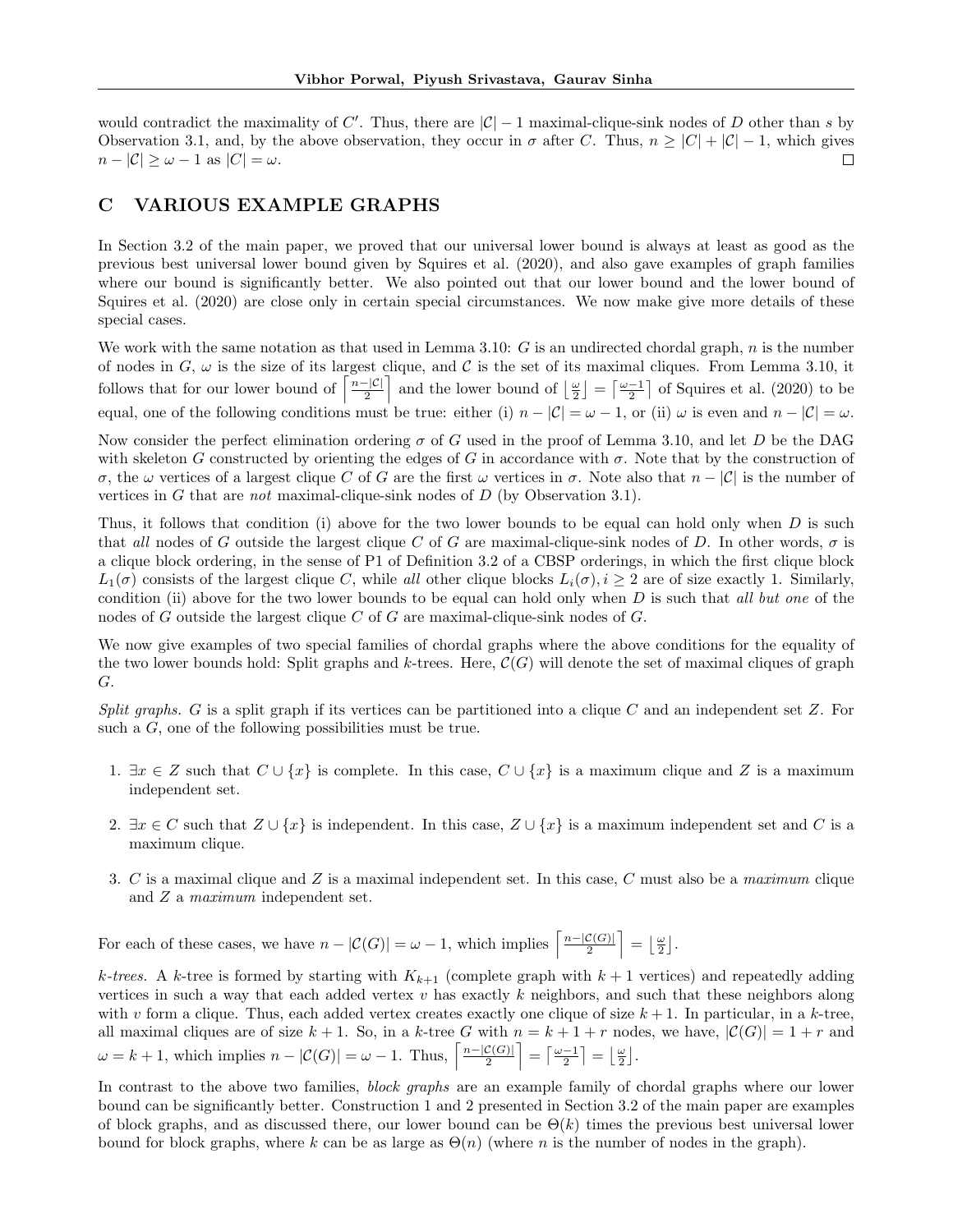

Figure 5: Experiment 1 Runs with Varying Seeds

# D DETAILS OF EXPERIMENTAL SETUP

**Experiment 1** For this experiment, we generate 1000 graphs from Erdős-Rényi graph model  $G(n, p)$ : for each of these graphs, the number of nodes n is a random integer in  $[5, 25]$  and the connection probability p is a random value in  $[0.1, 0.3]$ . Each of these graphs is then converted to a DAG without v-structures, using the following procedure. First, the edges of G are oriented according to a topological ordering  $\sigma$  which is a random permutation of the nodes of G: this converts G into a DAG D (possibly with v-structures). Now, the nodes of D are processed in a reverse order according to  $\sigma$  (i.e., nodes coming later in  $\sigma$  are processed first) and whenever we find two non-adjacent parents, a and b of the current node u being processed, we add an edge  $a \rightarrow b$  in D if  $\sigma(a) < \sigma(b)$ , and  $b \to a$  in D if  $\sigma(b) < \sigma(a)$ . Since nodes are processed in an order that is a reversal of  $\sigma$ , this procedure ensures that the resulting DAG D has no v-structures.

In Figure 5, we provide plots from four further runs of Experiment 1. These plots use exactly the same set-up and procedure as the plot given in Figure 3 in the main paper, and differ only in the initial seed provided to the underlying pseudo-random number generator. These seeds are used for generation of random graphs as well as for generating n and p. To avoid any post selection bias, the seeds for these plots were formed using the decimal expansion of  $\pi$  after skipping first 1015 digits<sup>2</sup> in the decimal expansion, and then taking the next 10 digits as the first seed, 10 consecutive digits after that as the second seed, and so on. Our interpretation and inferences from these further runs remain the same as that reported in the main paper for the run underlying Figure 3.

 $2$ The number "1015" corresponds to the submission deadline date for the conference, after removing the year part from the ISO standard date format.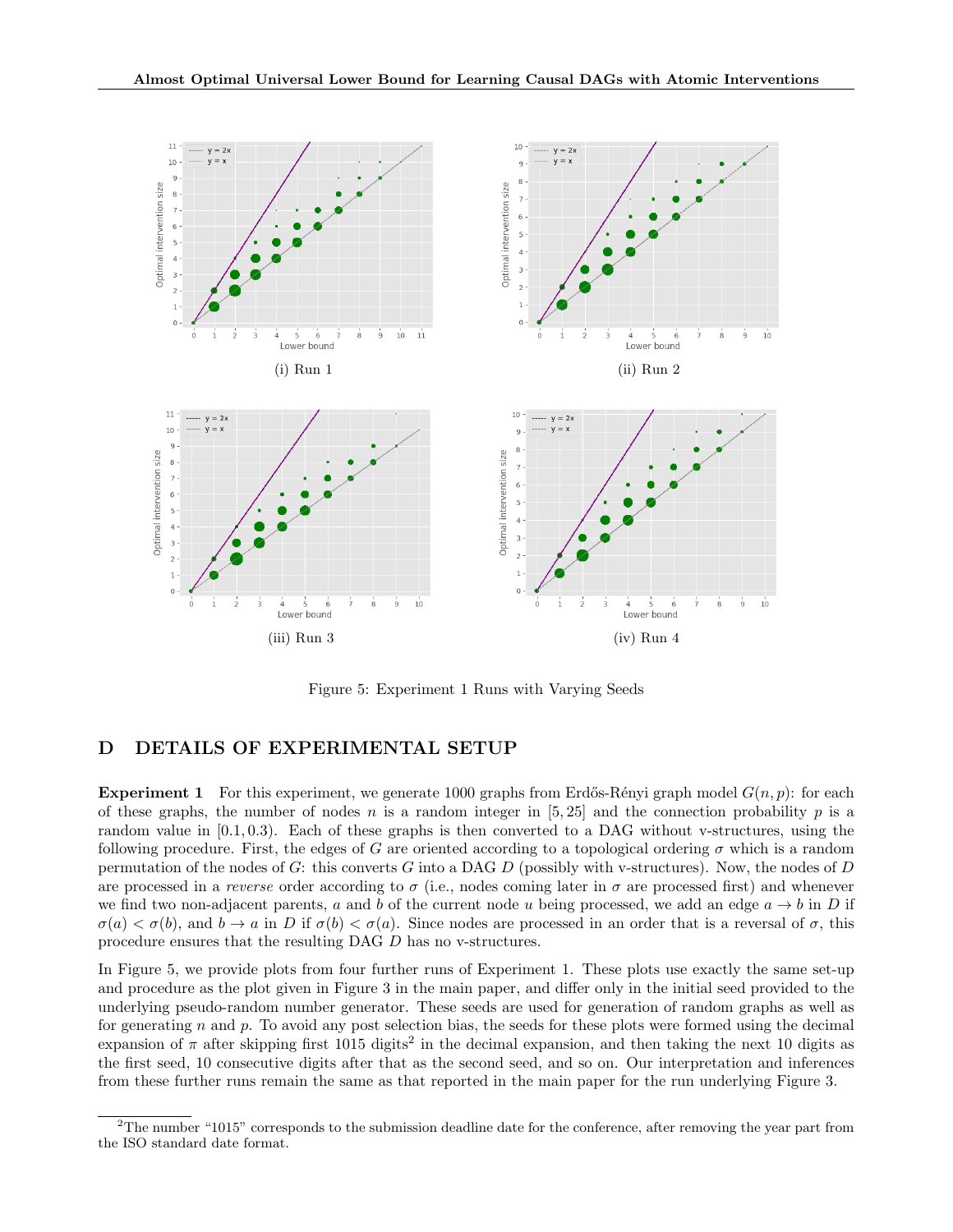Experiment 2 For this experiment, we generate 1000 random DAGs without v-structures for each size in  $\{10, 20, 30, 40, 50, 60\}$ . We now describe the procedure for generating a DAG D (without v-structures) with n nodes, other than n, this procedure takes two more inputs,  $min\_clique\_size$  and  $max\_clique\_size$ . If min clique size = X and max clique size = Y, we try to keep the size of all cliques of D in  $[X, Y]$ . First, we initialize a DAG D with nodes  $0, \ldots, n-1$ , and no edges. We take  $\sigma = (0, \ldots, n-1)$  to be a perfect elimination ordering of D. We then process the nodes of D in reverse order of  $\sigma$ . When node u is being processed, we first compute the number of parents that u already has in D. Now we compute lower and upper bounds  $\ell_1 \geq 0$  and  $\ell_2 \geq 0$  on the number of parents that could be added to the set of parents of u while still keeping the total number of parents below  $Y - 1$ , and at least  $X - 1$ . (Note that  $\ell_1, \ell_2 \leq |\{0, \ldots, u - 1\} \setminus \mathrm{pa}_D (u)|$ , since the latter is the number of currently available vertices that could be added to the parent set of  $u$ ). We now choose an integer  $\ell$  uniformly at random from  $[\ell_1, \ell_2]$ : this will be the number of new parents to be added to the set of parents of u. Note that it may happen that  $\ell = 0$ , for example when u already has Y − 1 or more parents, so that  $\ell_2 = 0$ . Next, we sample a set Z of  $\ell$  nodes (without replacement) from  $(\{0, \ldots, u - 1\} \setminus pa_D(u))$ , and add the edges  $z \to u$  to D for each  $z \in Z$ . Further, for any two non-adjacent parents of u, we add an edge  $a \to b$  to D if  $\sigma(a) < \sigma(b)$ , and  $b \to a$  if  $\sigma(b) < \sigma(a)$ . This makes sure that there are no v-structures in D. Note that, as described in the main paper, the procedure used here only tries to keep the maximum clique size bounded above by Y, but it can overshoot and produce a graph with a clique of size larger than Y as well. In our experiments, we take  $min\_clique\_size = 2$ ,  $max\_clique\_size = 4$ .

In Figure 6, we provide plots from four further runs of Experiment 2. These plots use exactly the same set-up and procedure as the plot given in Figure 4 in the main paper, and differ only in the initial seed provided to the underlying pseudo-random number generator. Again, to avoid post-selection bias, we use seeds given by the procedure given for Experiment 1 above. Our interpretation and inferences from these further runs remain the same as that reported in the main paper for the run underlying Figure 4.

## E PROOF OF REMARK B.1

In this section, we supply the proof of Remark B.1 for completeness.

*Proof of Remark B.1.* By Theorem 10(iv) of Hauser and Bühlmann (2012), it follows that  $\mathcal{E}_I(D)$  must have the same skeleton and the same v-structures as  $D$ , and must also have all its directed edges directed in the same direction as in D. This proves that  $\mathcal{E}_I(D)$  satisfies all the conditions of Theorem 2.1. To complete the proof, we now show that it is the only graph showing all the conditions of the theorem.

For if not, then let let G and H be two different graphs satisfying all the conditions of Theorem 2.1. Thus,  $G$ and H have the same skeleton as  $D$ , all their directed edges are in the same direction as in  $D$ , and further, all v-structures of D are directed in both G and H. If  $G \neq H$ , the set E' of edges that are directed in G but not in H is therefore non-empty (possibly after interchanging the labels G and H). Fix a topological ordering  $\sigma$ of D, and let  $a \to b \in E'$  be such that  $\sigma(b) \leq \sigma(b')$  for all  $a' \to b' \in E'$ . Since  $a \to b$  in  $G, a \to b$  must be strongly I-protected in G. Now, there cannot exist  $J \in \mathcal{I}$  such that  $|J \cap \{a, b\}| = 1$ , since in that case  $a \to b$ would be directed in H as well (by item 3 of Theorem 2.1). Thus, at least one of the four graphs in Figure 1 must appear as an induced subgraph of G, with  $a \to b$  appearing in that induced subgraph in the cofiguration indicated in the figure. If subgraph (i) appears as an induced subgraph of G, then we must have  $c \to a$  in H since  $\sigma(a) < \sigma(b)$ , but this means that  $c \to a - b$  would be an induced subgraph of H, contradicting item 2 of Theorem 2.1. Similarly,  $a \rightarrow b$  cannot be in the configuration indicated in subgraph (ii), since any v-structure in G is directed in H, so that  $a \to b$  would be directed in H as well. If subgraph (iii) appears as an induced subgraph of G,  $a \to c$  must be directed in H, as  $\sigma(c) < \sigma(b)$ , but this would mean that H contains a directed cycle  $a, c, b, a$  (since  $a - b$  is undirected in H), and this contradicts that H is a chain graph.<sup>3</sup> If subgraph (iv) appears as an induced subgraph of G, then  $c_1 \rightarrow b \leftarrow c_2$  appears in H as well since any v-structure of G must also be directed in H. Further, at least one of the following four configurations must appear in H: (a)  $a \to c_1$  (b)  $a \to c_2$  (c)  $a - c_1$  (d)  $a - c_2$  (for if not, then  $c_1 \to a \leftarrow c_2$  would be a v-structure in H that is not directed in G, contradicting that all v-structures of  $D$  are directed in both  $G$  and  $H$ ). However, if any of the four configuration appears in H, we get a directed cycle in H (since  $a - b$  is undirected in H), which contradicts the fact that H is a chain graph.

<sup>&</sup>lt;sup>3</sup>Recall that a directed cycle in a general graph is a cycle in which all directed edges point in the same direction, and in which at least one edge is directed. The formal definition is given in Section 2.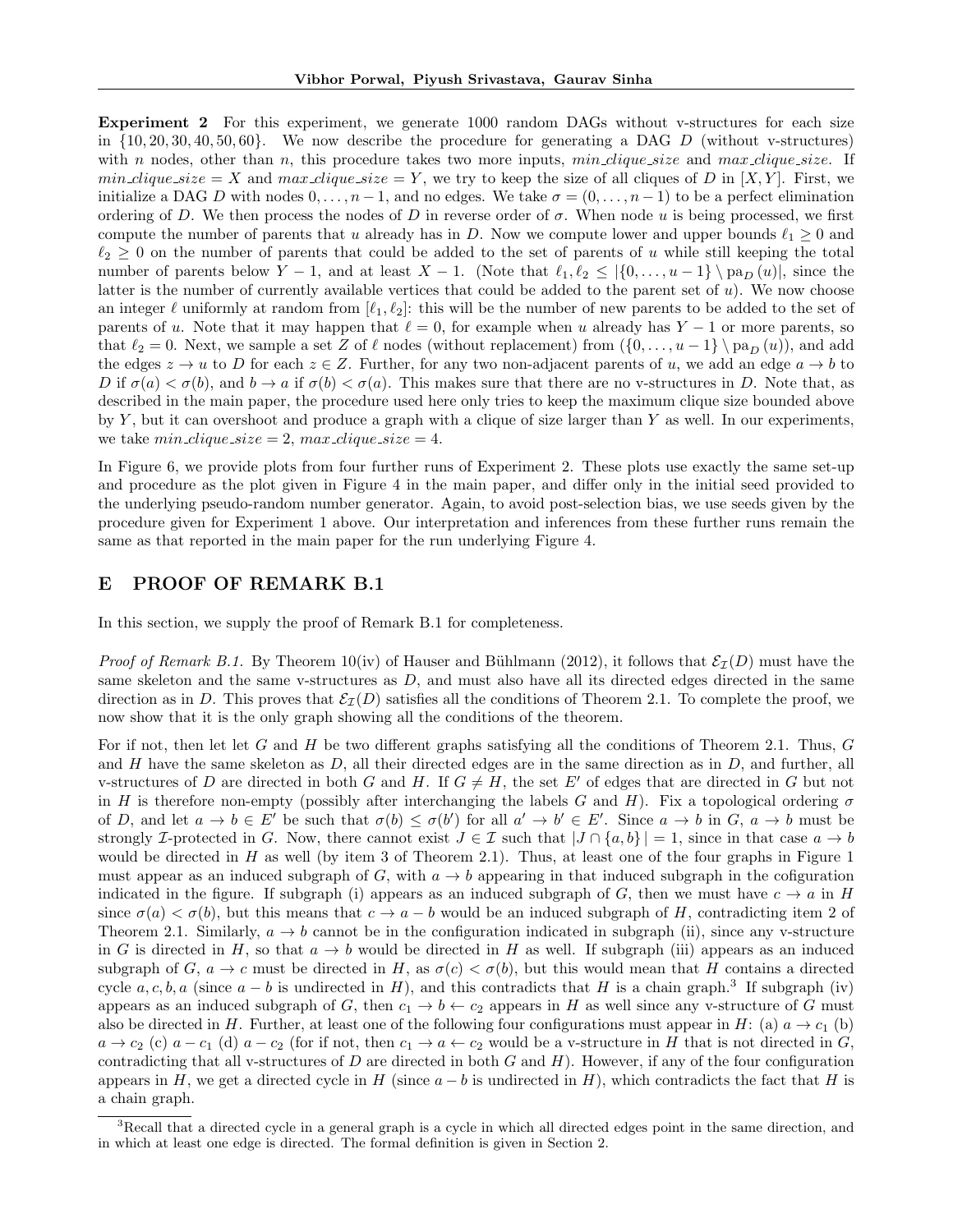

Figure 6: Experiment 2 Runs with Varying Seeds

We conclude therefore that E' must in fact be empty and hence  $G = H$ . Thus, given a DAG D, the unique graph satisfying all conditions of Theorem 2.1 is the *I*-essential graph  $\mathcal{E}_I(D)$  of *D*.  $\Box$ 

# F PROOF OF COROLLARY B.2

In this section, we supply the proof of the folklore Corollary B.2, for completeness.

*Proof of Corollary B.2.* Let H be the graph with the same skeleton as D in which exactly the edges satisfying one of the two conditions of the corollary are directed. We prove that  $H$  satisfies all the conditions of Theorem 2.1, and must therefore be the same as  $\mathcal{E}_I(D)$  (see also Remark B.1). This will complete the proof of the corollary.

Recall that by construction, any edge of  $H$  is directed if and only if

- 1. the endpoints of the edge are in different chain components of  $\mathcal{E}(D)$ , so that it is already directed in  $\mathcal{E}(D)$ , or
- 2. the endpoints of the edge lie in the same chain component S of  $\mathcal{E}(D)$ , and the edge is directed in  $\mathcal{E}_{\mathcal{I}_S}(D_S)$ .

In particular, item 1 implies that any edge that is directed in  $\mathcal{E}(D)$  is also directed in H (since all directed edges of a chain graph have their endpoints in different chain components).

We now verify that H satisfies all the conditions of Theorem 2.1. By construction, H has the same skeleton as  $D$ , and all its directed edges are directed in the same direction as  $D$ . Further, all the v-structures of  $D$  are directed in H, since these are directed in  $\mathcal{E}(D)$ .